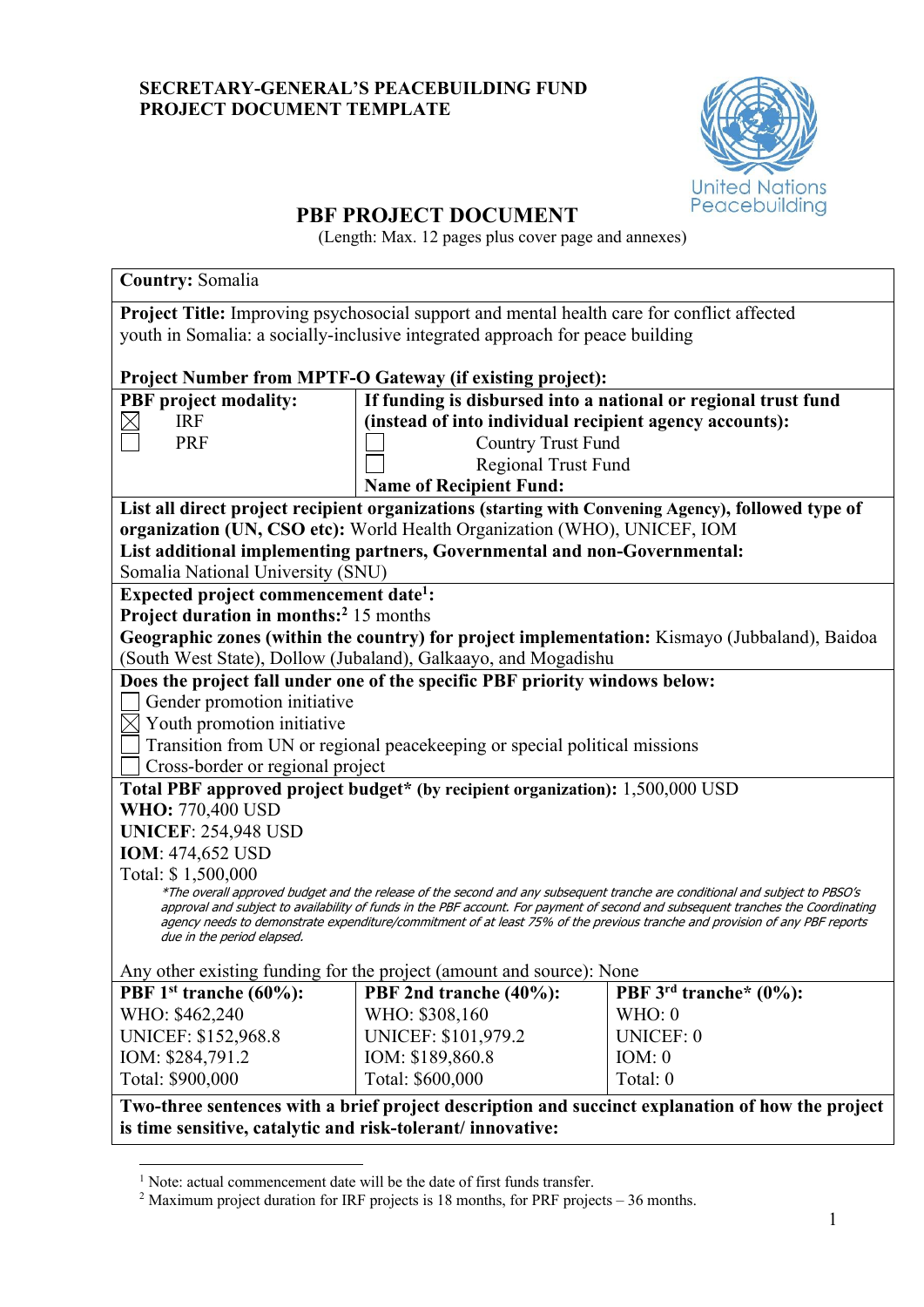This project is aimed at improving Mental Health and Psychosocial Support Services (MHPSS) for conflict affected youth in Somalia, through a socially inclusive integrated approach for peacebuilding. This pilot project is a first of its kind in Somalia, where an estimated third or more of the population suffers from mental illness, and where much of the population faces psychosocial problems stemming from the effects of acute and protracted conflict, further exacerbated by climatic and other shocks. It will break new ground in improving understanding of the links between mental health and conflict in Somalia. Through partnership between UN agencies, Somali authorities, and a prominent national academic institution, the project will not only establish the first institutional response to mental health and psychosocial issues affecting young Somali men and women, but it will also be a catalytic intervention aimed at systematically addressing one of the most critical, yet never previously addressed, barriers to lasting peace and reconciliation in the country. The project will also aim to reduce stigma and promote community-based approaches to reach vulnerable youth. Furthermore, the project will be the first of its kind to collect and analyze primary data on inter-linkages between mental health and peacebuilding in Somalia and, as a result, has the potential to catalyze significant support from other donors towards addressing MHPSS as one measure to help achieve and sustain peace in Somalia. **Summarize the in-country project consultation and endorsement process prior to submission to PBSO, including through any PBF Steering Committee where it exists, including whether civil society and target communities were consulted and how:**

Two rounds of consultation meetings were conducted with project stakeholders in the UN, government and academia. The first round was for the initial submission of the summary proposal and the second round was after its initial approval. A project development team comprising of technical officers from the three agencies was formed. This team met several times, consulted with local PBF coordination team, the Ministry of Health, local stakeholders, and youth leaders from two of the target IDP settlements. The project team has incorporated the feedback they received from the different stakeholders into the proposal.

#### **Project Gender Marker score:** \_2**\_\_3**

Specify % and \$ of total project budget allocated to activities in direct pursuit of gender equality and women's empowerment: A total of USD 800,518 (53%) is allocated towards Gender Equality and Women Empowerment.

**Project Risk Marker score: \_\_1\_4** 

**Select PBF Focus Areas** which best summarizes the focus of the project *(select ONLY one)*: Increasing equitable access to social services (3.2). <sup>5</sup>

If applicable, **UNDAF outcome(s)** to which the project contributes: Outcome 5.1 of the United Nations Strategic Framework (UNSF 2017-2020): The Somali population has improved access to and

<sup>&</sup>lt;sup>3</sup> **Score 3** for projects that have gender equality as a principal objective and allocate at least 80% of the total project budget to Gender Equality and Women's Empowerment (GEWE)

**Score 2** for projects that have gender equality as a significant objective and allocate at least 30% of the total project budget to GEWE

**Score 1** for projects that contribute in some way to gender equality, but not significantly (less than 30% of the total budget for GEWE)

 $4$  **Risk marker 0** = low risk to achieving outcomes

**Risk marker 1** = medium risk to achieving outcomes

**Risk marker 2** = high risk to achieving outcomes

<sup>5</sup> **PBF Focus Areas** are:

<sup>(1.1)</sup> SSR, (1.2) Rule of Law; (1.3) DDR; (1.4) Political Dialogue;

<sup>(2.1)</sup> National reconciliation; (2.2) Democratic Governance; (2.3) Conflict prevention/management;

<sup>(3.1)</sup> Employment; (3.2) Equitable access to social services

<sup>(4.1)</sup> Strengthening of essential national state capacity; (4.2) extension of state authority/local administration; (4.3)

Governance of peacebuilding resources (including PBF Secretariats)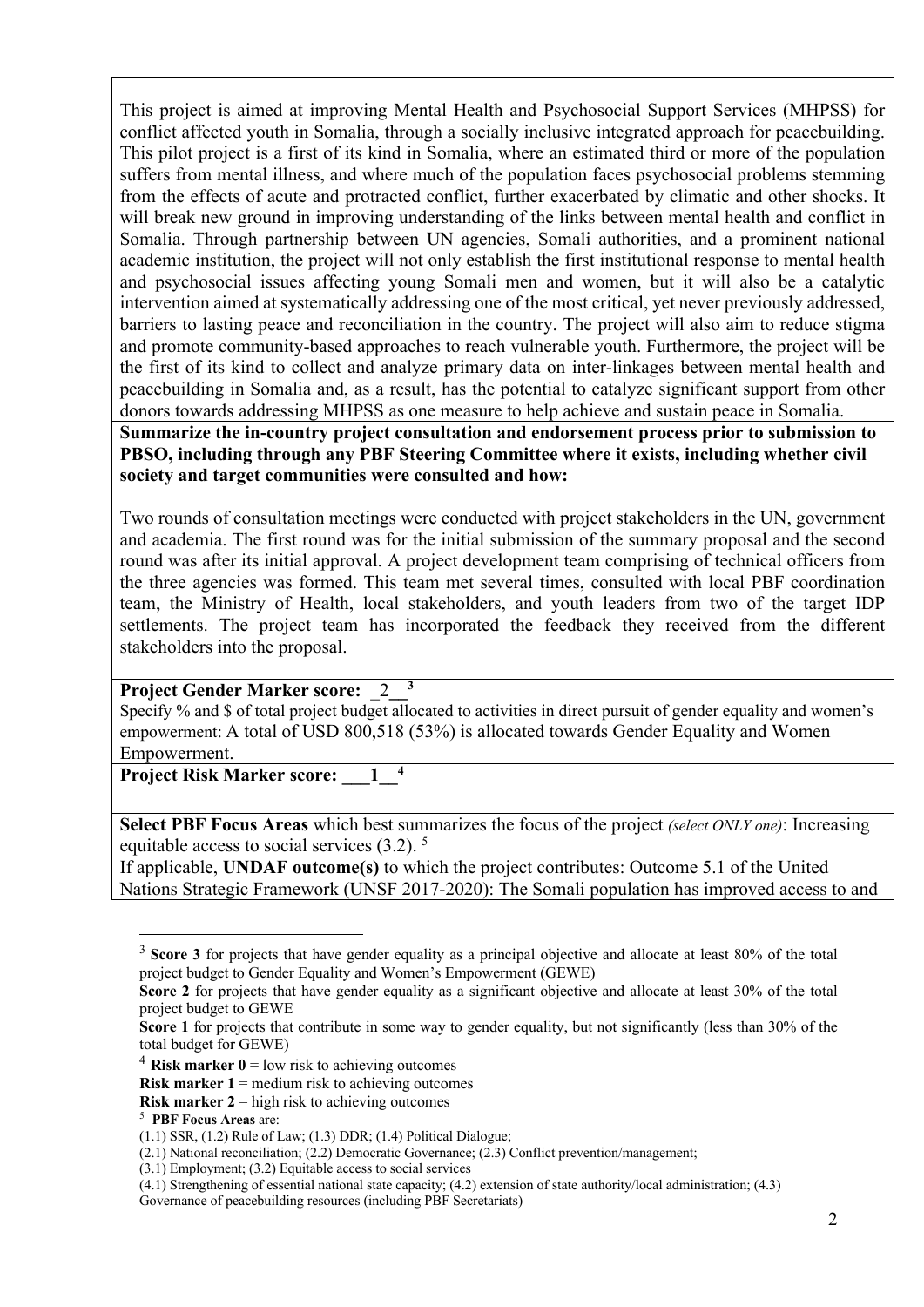benefits from equitable and quality essential social services.

If applicable, **Sustainable Development Goal** to which the project contributes: Achievement of goal number 3 – Good Health and Well-Being, as well as goal number 17— Partnerships for the Goals. If applicable, **National Strategic Goal** to which the project contributes: *National Strategy and Action Plan for Preventing and Countering Violent Extremism* through addressing barriers of youth to participate peace building and conflict resolution initiatives, and the *National Health Sector Strategic Plan* which identifies mental health's critical gap and proposes mental health as part of its key priorities.

| Type of submission:<br>New project<br><b>Project amendment</b> | If it is a project amendment, select all changes that apply and<br>provide a brief justification:<br><b>Extension of duration:</b> $\Box$ Additional duration in months (number<br>of months and new end date):<br>Change of project outcome/scope:<br>Change of budget allocation between outcomes or budget<br>categories of more than $15\%$ :<br>Additional PBF budget: $\Box$ Additional amount by recipient<br>organization: USD XXXXX<br><b>Brief justification for amendment:</b><br>Note: If this is an amendment, show any changes to the project<br>document in RED colour or in<br>TRACKED CHANGES, ensuring a new result framework and budget<br>tables are included with clearly visible changes. Any parts of the<br>document which are not affected, should remain the same. New<br>project signatures are required. |
|----------------------------------------------------------------|--------------------------------------------------------------------------------------------------------------------------------------------------------------------------------------------------------------------------------------------------------------------------------------------------------------------------------------------------------------------------------------------------------------------------------------------------------------------------------------------------------------------------------------------------------------------------------------------------------------------------------------------------------------------------------------------------------------------------------------------------------------------------------------------------------------------------------------|
|                                                                |                                                                                                                                                                                                                                                                                                                                                                                                                                                                                                                                                                                                                                                                                                                                                                                                                                      |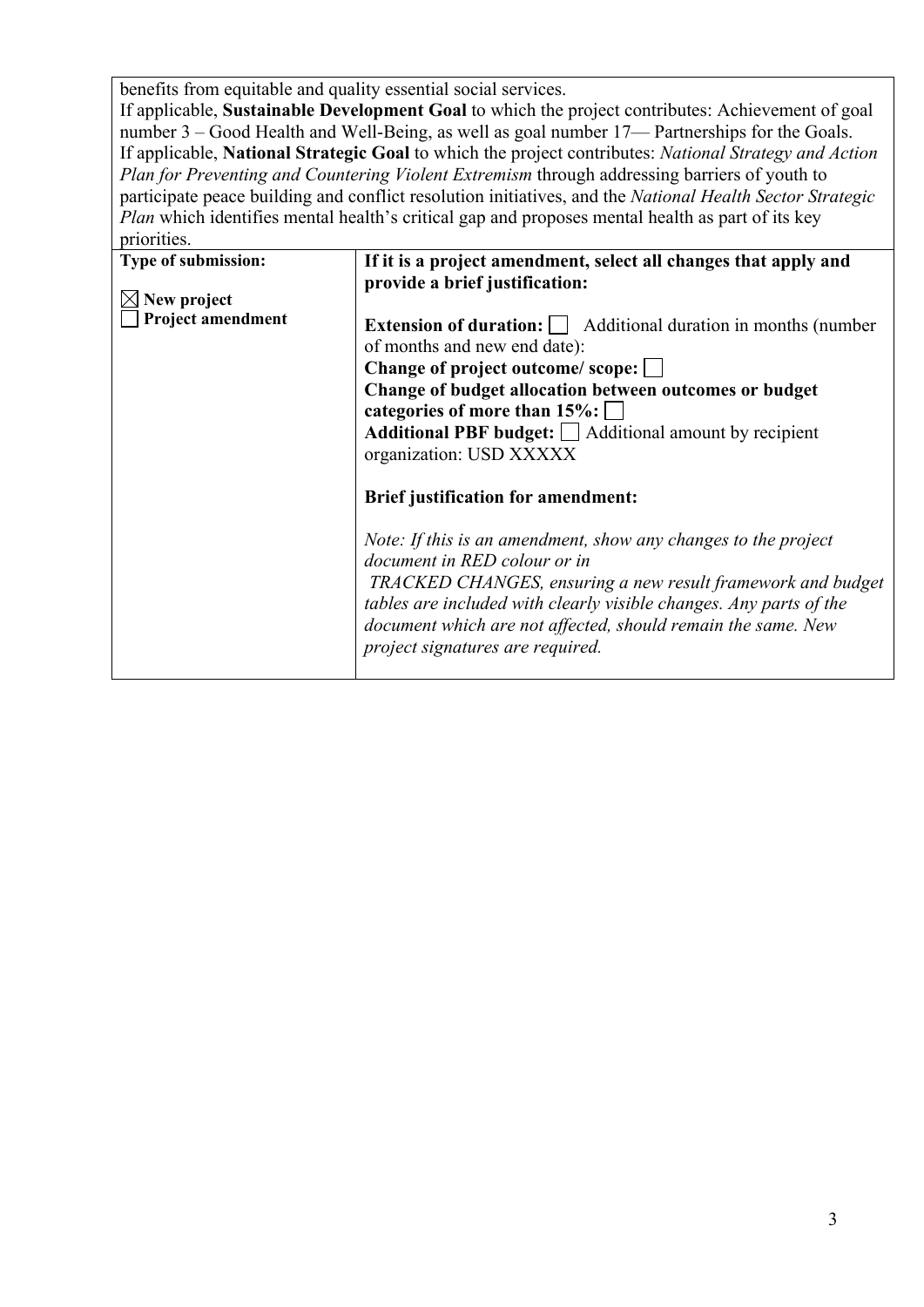# PROJECT SIGNATURES:

 $\frac{1}{2}$  ,  $\frac{1}{2}$  ,  $\frac{1}{2}$  ,

 $\overline{a}$ 

|                                                                                                                                                                                                                                      | Recipient Organization(s)            | <b>Representative of National Authorities</b>                                |
|--------------------------------------------------------------------------------------------------------------------------------------------------------------------------------------------------------------------------------------|--------------------------------------|------------------------------------------------------------------------------|
|                                                                                                                                                                                                                                      |                                      |                                                                              |
|                                                                                                                                                                                                                                      | Dr Sk Md Mamunur Rahman              | Dr Fawziya Abikar Nor                                                        |
|                                                                                                                                                                                                                                      | Representative                       |                                                                              |
| <b>Service of the Service of the Control of the Control of the Control of the Control of the Control of the Control of the Control of the Control of the Control of the Control of the Control of the Control of the Control of </b> | WHO Somalia                          | Minister of Health Management and the<br>EACH Control of Control and Control |
|                                                                                                                                                                                                                                      |                                      | Federal Republic of Somalia                                                  |
| මවුණ බවය බවයි. විශේෂ කාලනික කොරන්                                                                                                                                                                                                    |                                      |                                                                              |
|                                                                                                                                                                                                                                      | Date & Seat                          | Date & Seal                                                                  |
|                                                                                                                                                                                                                                      |                                      |                                                                              |
|                                                                                                                                                                                                                                      | 1091                                 | నిల్   రిక్                                                                  |
|                                                                                                                                                                                                                                      | Head of UN Country Team              | Peace bullding Support Office (PBSO)                                         |
|                                                                                                                                                                                                                                      |                                      |                                                                              |
|                                                                                                                                                                                                                                      | Adam Abdelmoula                      | Oscar Fernandez-Taranco                                                      |
|                                                                                                                                                                                                                                      | Depyty Special Representative of the | Assistant Secretary-General, Peace building                                  |
|                                                                                                                                                                                                                                      | Secretary-General, Resident and      | Support Office                                                               |
|                                                                                                                                                                                                                                      | Junan tarian Coordinatur for Somalia |                                                                              |
|                                                                                                                                                                                                                                      | amrıAV                               | <b>Bale&amp; Seal</b> 19 November 2019                                       |
|                                                                                                                                                                                                                                      | Duid Te Seal                         |                                                                              |
|                                                                                                                                                                                                                                      |                                      |                                                                              |
|                                                                                                                                                                                                                                      | Ms. Dyane Epstein                    | Mr. Wernpreselaultin                                                         |
|                                                                                                                                                                                                                                      | Chief of Mission                     |                                                                              |
|                                                                                                                                                                                                                                      | IOM Somalia                          | Representative                                                               |
|                                                                                                                                                                                                                                      |                                      | UNICEF Somalia                                                               |
|                                                                                                                                                                                                                                      | Date and Seal                        |                                                                              |
|                                                                                                                                                                                                                                      |                                      | Date and Seal<br>$\frac{g}{2}$ /2004                                         |
|                                                                                                                                                                                                                                      | <b>MOILVSON</b><br>I.Q.M             |                                                                              |
|                                                                                                                                                                                                                                      | <b>SOFIALIA</b>                      |                                                                              |
|                                                                                                                                                                                                                                      | <b>HOISHU OFF</b>                    | 5, 60                                                                        |
|                                                                                                                                                                                                                                      |                                      |                                                                              |
|                                                                                                                                                                                                                                      |                                      |                                                                              |
|                                                                                                                                                                                                                                      |                                      |                                                                              |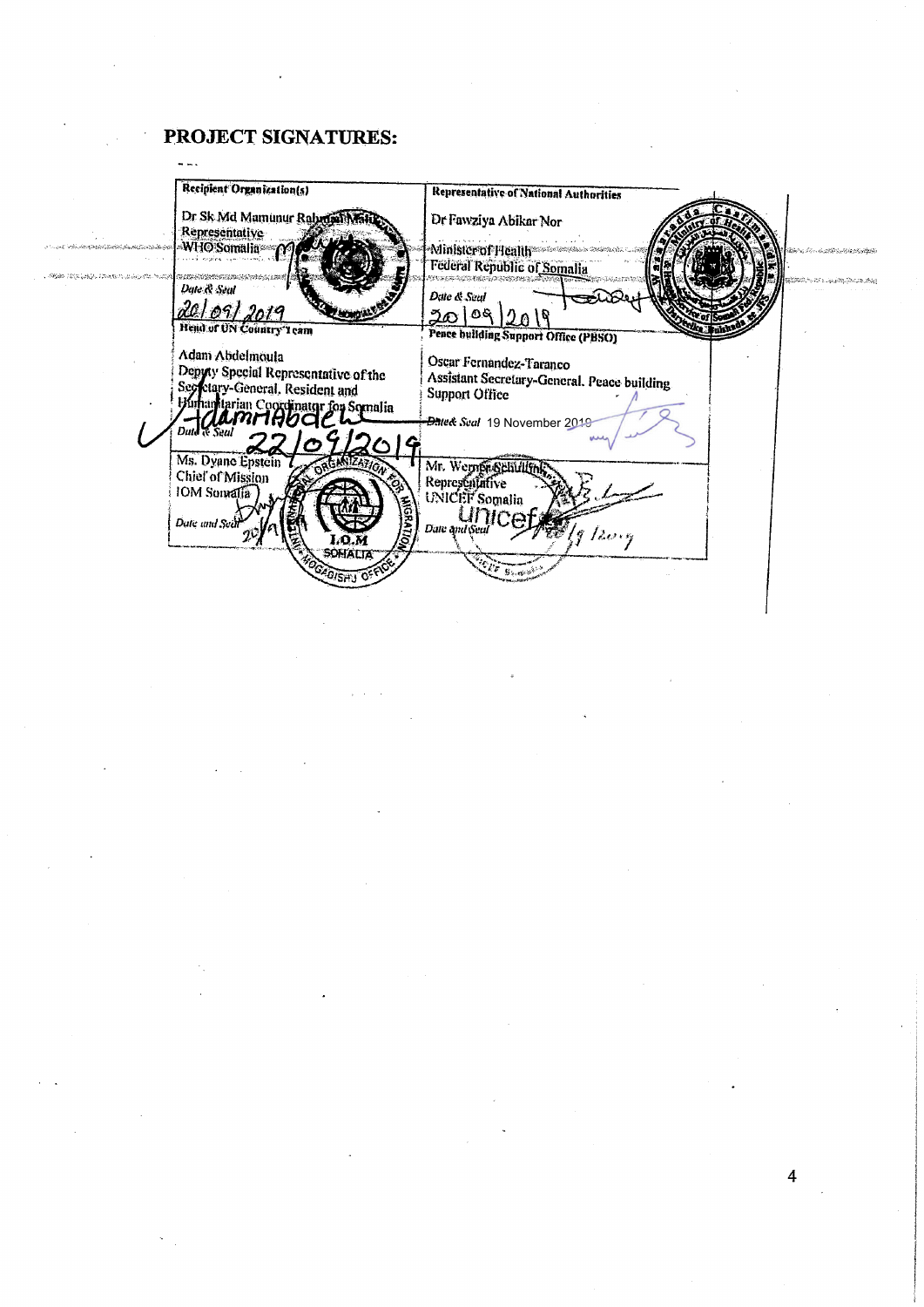#### **I. Peacebuilding Context and Rationale for PBF support (4 pages max)**

*a) A brief summary of conflict analysis findings as they relate to this project, focusing on the driving factors of tensions/conflict that the project aims to address and an analysis of the main actors/ stakeholders that have an impact on or are impacted by the driving factors, which the project will aim to engage. This analysis must be gender- and agesensitive.*

Somalia has suffered from protracted conflict and social unrest since the collapse of the central government in 1991. The conflict, exacerbated by recurrent climactic shocks and mass displacement, has fragmented society, eroded resilience and coping mechanisms, and amplified underlying problems of economic inequality and social injustice. Following an in-depth context analysis, Kismayo (Jubaland), Dollow (Jubaland), Baidoa (South West State), Mogadishu, and Galkaayo have been identified as priority areas. In the recent years, the main drivers of displacement are connected to both natural and man-made factors, including drought and climatic variability (eg. varying rainfall and temperature) and conflict, particularly related to Al-Shabaab (AS) activities in the rural areas. As a result, Baidoa is currently hosting over 300,000 IDPs, with expanding number of IDP camps that rose from 2016 to 2018 by 72 new sites. In Kismayo city, IDP arrivals tend to originate mainly from Lower Juba region, of which Kismayo city is the capital. Kismayo also receives many returnees from the Dabaab refugee camp in Kenya, and these returnees coupled with the ongoing drought have led Kismayo's IDP population to swell. Similar to Kismayo, the urban centre of Dollow hosts a large number of IDPs affected by prolonged drought, as well as road restrictions by AS around Garbaharey and Bardhere districts, which are key areas for pastoral communities which have since migrated to more urban locations in search of food, water and other necessities for livelihoods. Finally, Banadir Regional Administration (BRA) covers the area of the city of Mogadishu, making it the smallest region with the highest population, and simultaneously, a host of the largest IDP population in the country (estimated at over 700,000 persons). Mogadishu has also experienced the greatest frequency and concentration of armed attacks in Somalia since 2012.

As a result of the mass disruptions experienced in Somalia over the past 25 years, much of the population especially youth are dealing with multi-layered psychosocial problems and challenges that have never been addressed. Further, according to the most recent data from WHO (2010) on mental health in Somalia, one in three Somalis are affected by mental illness. In addition to these complexities, more than two thirds of the country's population (15.4 million) is made up of young men and women, of which 73 percent are below the age of 30, the majority of whom have only known conflict for much of their lives. Most have directly experienced, witnessed, or been exposed to extreme violence, destruction, displacement, and personal loss, or had their lives uprooted and aspirations denied.

The psychosocial vulnerability and mental health context for young men and women is more complex due to traditional gender and societal norms and practices, where stigma associated with mental illness and psychosocial problems often inhibits all avenues and opportunities for recovery. Population sub-groups that are particularly at increased risk and more vulnerable include displaced individuals, young women with high likelihood of experiencing gender-based violence (GBV), and certain groups of young men (i.e. excombatants, idle young men who have lost the means to take care of their families, young men at risk of detention or who are targets of violence). Moreover, conflict and insecurity affect men and women differently. Women and children are often the most vulnerable and thus prone to being hit the hardest. Security needs, perceptions, roles and participation in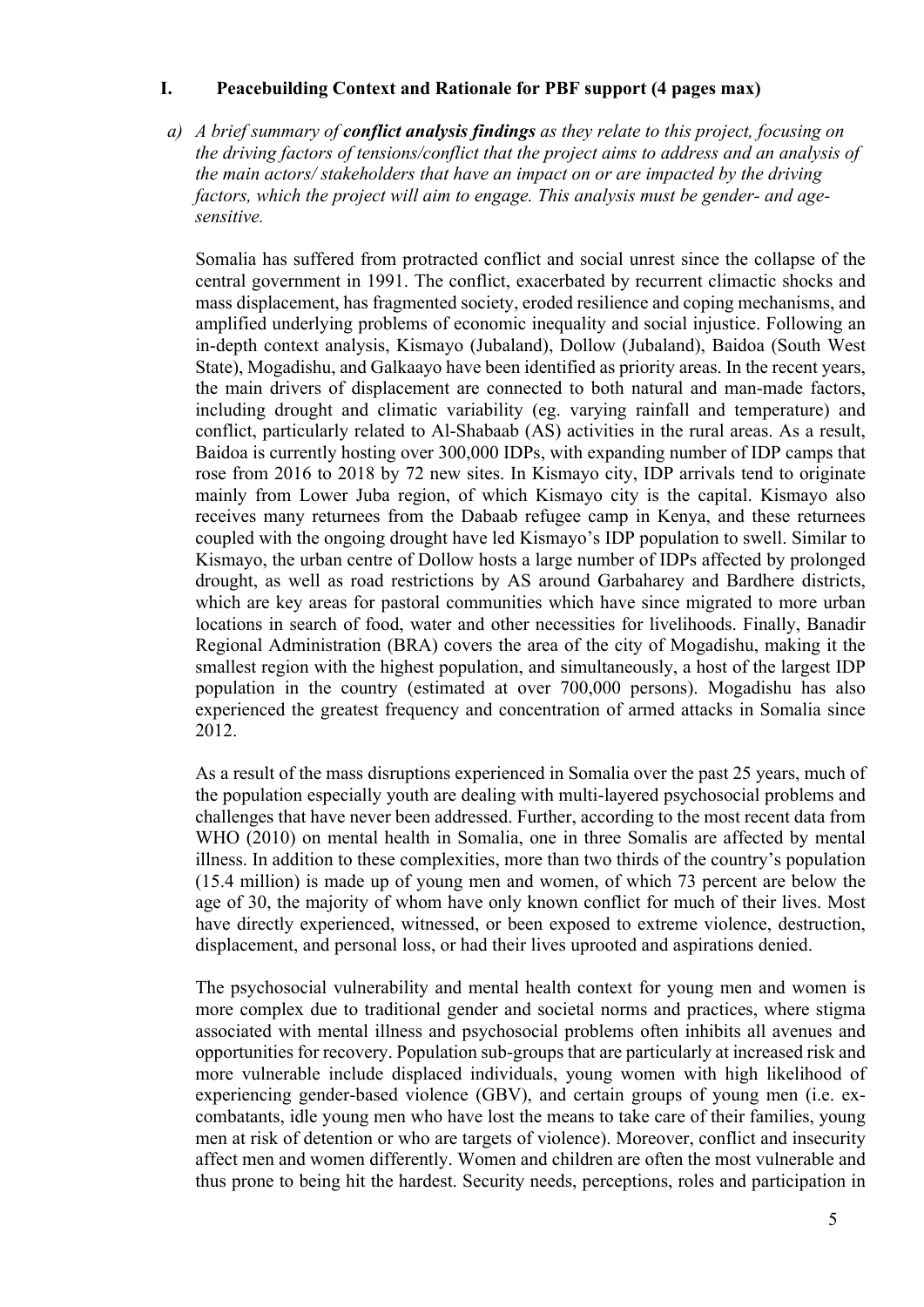decision-making differ according to socio-cultural gender roles; and, as a result, women, men, girls and boys face different threats to their security and distinct obstacles to accessing services where available. Women are more vulnerable to abuses and different forms of GBV including rape, sexual assault, forced prostitution, and domestic violence. In 2018, more than 76 percent of recorded GBV survivors were reported to be from IDP communities<sup>6</sup>. Widespread Female Genital Mutilation (FGM) and forced marriage at a very early age may also prove as potent risk factors for mental illness and psychosocial disruption in women. Women and young girls are thus exposed to a higher risk of experiencing harmful ordeals leading to psychological problems and increased psychosocial vulnerability, which if not addressed through community support structures and/or focused services, can become chronic and long-lasting. As an additional barrier, women are less likely than men to utilize MHPSS services when available, according to available data.

Overall, MHPSS services are largely non-existent in Somalia. Services are neither available in the public sector, nor supported by humanitarian or development actors. In a system where traditional and formal institutions are ill-equipped to deal with mental illness and psychosocial problems, youth often resort to harmful coping strategies, (e.g. selfmedication, substance abuse), which worsen mental health and the psychosocial effects of mass disruption while increasing sense of disenfranchisement and reinforcing the existing stigma around psychosocial problems and mental illness.

Most mental illnesses begin during adolescence and continues into adulthood, with major depression occurring approximately twice as often in women than men. The effects of psychosocial problems originating during the formative period of youth are likely to carry over into adulthood. Youth, particularly males, tend to have higher rates of substance abuse, which in Somalia consists predominantly of the use of *khat*. A recent youth and peace building study in Somalia, conducted by the UN and World Bank, found that youth want to actively participate in Somalia's peace building efforts, expressing a deep responsibility to help bring about sustainable peace in their country.<sup>7</sup> However, mass disruption (trauma), and recurrent conflict and displacement is damaging the social capital of young Somali men and women and further contributes to their disenfranchisement and vulnerability. The large number of disenfranchised youth feeds into an already serious problem of marginalization, which is an established conflict driver. As a consequence of all of the above, the natural ties, rules and bonds between people and within communities that strengthen coping and resilience, are damaged – a contributing factor to ongoing and prolonged conflict in Somalia, and part of a vicious cycle that prevents lasting peace from taking hold.

Youth in Somalia constitute the majority of the population and they have the potential to play a crucial role in the recovery of the country. At the same time, when deprived of education and economic opportunities and whilst being exposed to continuous violence, young people can hardly contribute to improving the stability of their communities. In addition, they are at risk of being exploited in partisan dynamics in the community that fuel tensions and lead to conflict. Youth and adolescents who experience early aggression and a violent childhood are at the highest risk of perpetrating violence<sup>8</sup>. In this context, support for youth becomes a pressing issue for the effective recovery and stabilization of at-risk

<sup>6</sup> Somalia Protection Cluster – Midyear review 2018

<sup>7</sup> Youth as Agents of Peace (World Bank, UN Somalia, UN Habitat), Final Report, 2018

<sup>8</sup> World Youth Report – Youth and Conflict – Accessible at:

http://www.un.org/esa/socdev/unyin/documents/ch14.pdf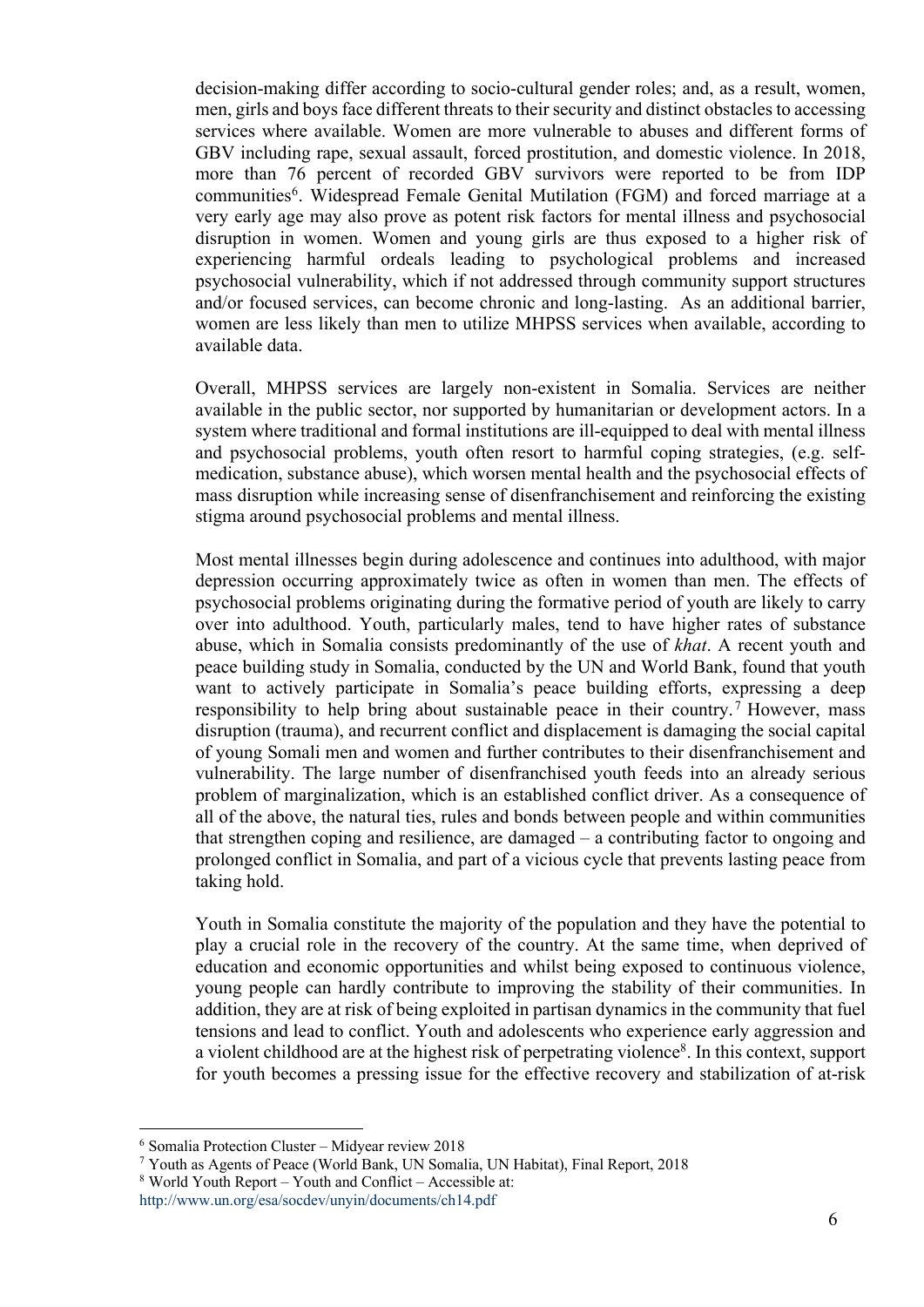communities. It is critical to empower youth to be positive change agents for reducing conflict and increasing peace building.

*b) A brief description of how the project aligns with/ supports existing Governmental and UN strategic frameworks, how it ensures national ownership and how the project builds on any previous phase of PBF support and/or any concrete lessons learned.* 

The proposed project will complement existing primary health care services and peacebuilding initiatives implemented by the UN, by addressing a critical service delivery gap – MHPSS – which is currently not provided by any humanitarian or developmental programmes in Somalia. The project will also address stigma and isolation of young men and women; promote their participation and contribution to conflict resolution and peacebuilding; and proposes a sustainable solution for mental health, psychosocial service and substance abuse prevention in Somalia.

Increasingly recognized amongst MHPSS and peacebuilding practitioners is that interventions aiming to achieve peace building would benefit from closer inter-linkages with mental health interventions, as both disciplines add vital elements to countries rebuilding their social, economic and political structures after violent conflict. Therefore, post-conflict rebuilding must take place in an interdisciplinary and inter-sectoral way, incorporating the psychological, social, political, historical, cultural and economic nuances that define each society. This project therefore recognizes that for peace building efforts in a protracted conflict context like Somalia to be successful, MHPSS services must be integrated to enable youth to be positive change agents in the peace building process, rather than further exacerbating and driving conflict cycles. It is important to note that mental illnesses, if not supported and treated, may contribute to disability with its rights-related challenges, and since the rights of persons with disabilities are now part of the priorities of the Federal Government, as per the Universal Periodic Review commitments and the signing of the Convention on the Rights of Persons with Disabilities, this proposal is very timely.

Furthermore, this project was also developed in close consultation and alignment with the Somali Mental Health Strategy the UN Strategic Framework, and the Somalia National Development Plan by contributing to the social and human development chapter which prioritizes MHPSS.

Additionally, the project aligns with and contributes to a number of other Government youth polices, strategies and plans, including: the Federal Government of Somali's (FGS) *Social Development Roadmap Goal 4*, which prioritizes provision of affordable and accessible basic social services, such as health, education, clean water and electricity; the *National Reconciliation Framework*, which identifies trauma healing as an important piece of reconciliation; the FGS's *National Youth Policy* and *National Mental Health Strategy*, which supports the provision of mental health in conflict settings; the *National Health Sector Strategic Plan*, which identifies MHPSS as a critical gap and proposes that it be part of key priorities; the *National Strategy and Action Plan for Preventing and Countering Violent Extremism*, by addressing barriers of youth to participate in peace building and conflict resolution initiatives; and finally the *Somali Youth 4 Peace Pact* and *Convention on the Rights of Persons with Disabilities*, which the Government signed in October 2018.

*c) A summary of existing interventions in the proposal's sector by filling out the table below.*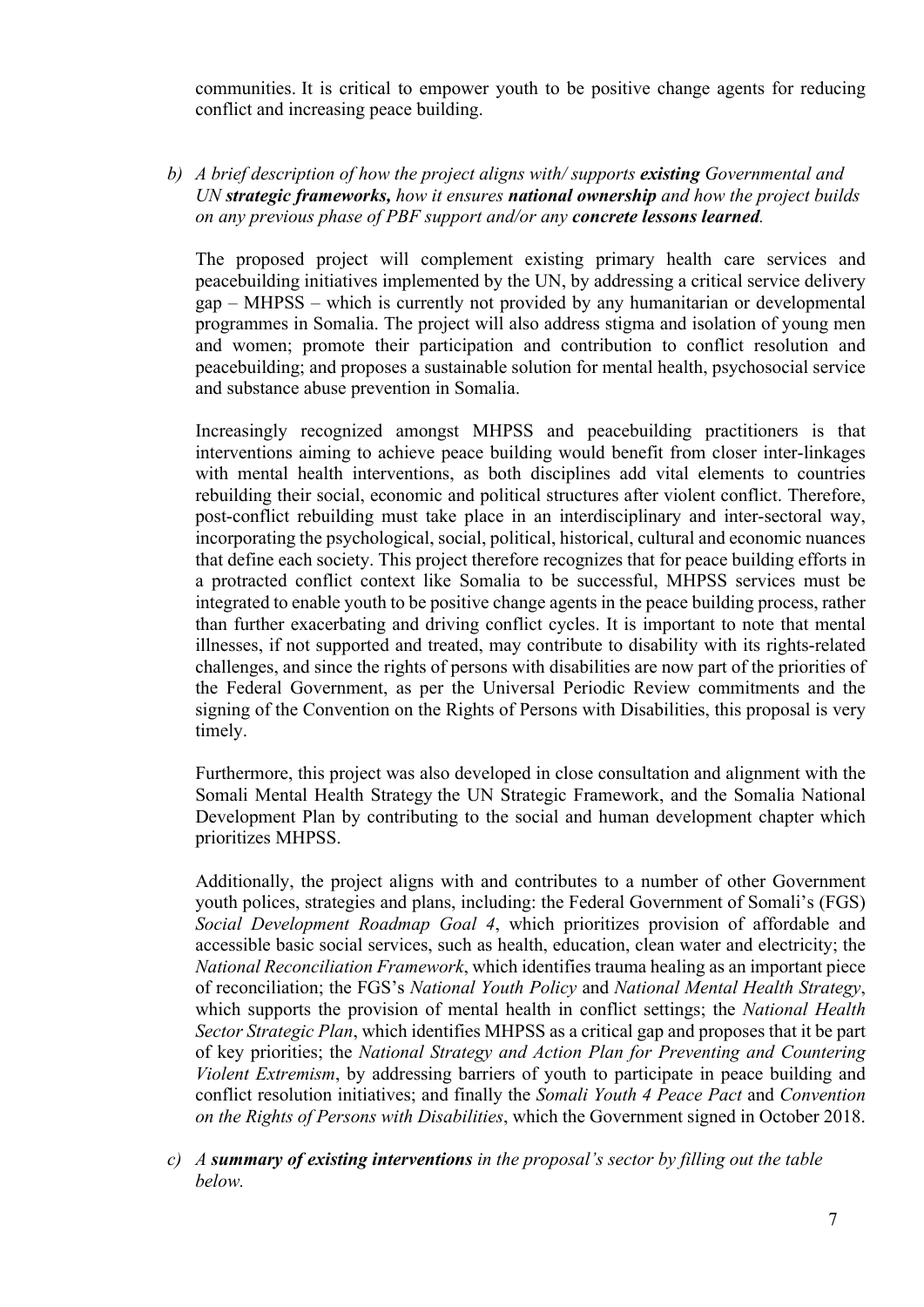| Project name                                                                  | Donor and budget | Project focus | Difference from/   |
|-------------------------------------------------------------------------------|------------------|---------------|--------------------|
| (duration)                                                                    |                  |               | complementarity to |
|                                                                               |                  |               | current proposal   |
| There are currently no dedicated MHPSS projects being implemented in Somalia. |                  |               |                    |

## **II. Project content, strategic justification and implementation strategy (4 pages max Plus Results Framework Annex)**

a) *A brief description of the project content – in a nutshell, what are the main results the project is trying to achieve, the implementation strategy, and how it addresses the conflict causes or factors outlined in Section I (must be gender- and age- sensitive).*

The project aims to address a critical gap contributing to persistent conflict in Somalia lack of psychosocial support and mental health services for conflict affected youth through a socially-inclusive integrated approach for peace building. The activities in this project will directly empower conflict-vulnerable youth to be agents of peace and positive change in their communities, re-directing youth away from harmful or self-damaging practices that fuel tension and contribute to conflict. This will lead to improved individual and collective youth well-being and resilience, reduced vulnerability of youth to conflict drivers, and stronger community social cohesion.

The project will avail focused and community-based mental MHPSS services to youth suffering from mental illness, context-driven psychological problems, and psychosocial vulnerability in conflict-affected IDP settlements.

Care and treatment of mental illness will be integrated into the primary healthcare services delivery at health facilities including the development of a youth-centered and genderaware MHPSS services training module for health workers, as well as a professional training of clinical staff at health facilities in targeted IDP settlements. The training will also include Clinical Management of Rape (CMR) and care for Victims of Trafficking (VoT), which are especially pertinent to Somalia's context.

Community-based psychosocial support (PSS) structures and services will be established utilizing the local health facilities as an entry point. These include formation of support groups, provision of counseling (youth peer-to-peer counseling, and problem management [PM+] counseling), training of community leaders and health workers in psychological first aid, activation and facilitation of gender-based violence (GBV) referral pathways, mobilization of communities by their own youth for social/traditional/recreational activities to strengthen social cohesion and enhance community bonds, and establishment of MHPSS youth resource centers connected to the health facility (where many of the psychosocial support services (PSS) and positive empowerment activities will be conducted). Community dialogues between youth, community leaders, and local authorities on conflict and peacebuilding will be organized and facilitated at the resource center. Through this combination of community PSS structures and activities, the youth themselves will be mobilized, trained and empowered to engage in delivery of PSS to their peers and communities, fostering and promoting youth to embrace and lead peacebuilding and conflict reduction efforts.

Further, youth will be empowered and supported to raise awareness in their communities and with their fellow youth about substance abuse, negative coping mechanisms and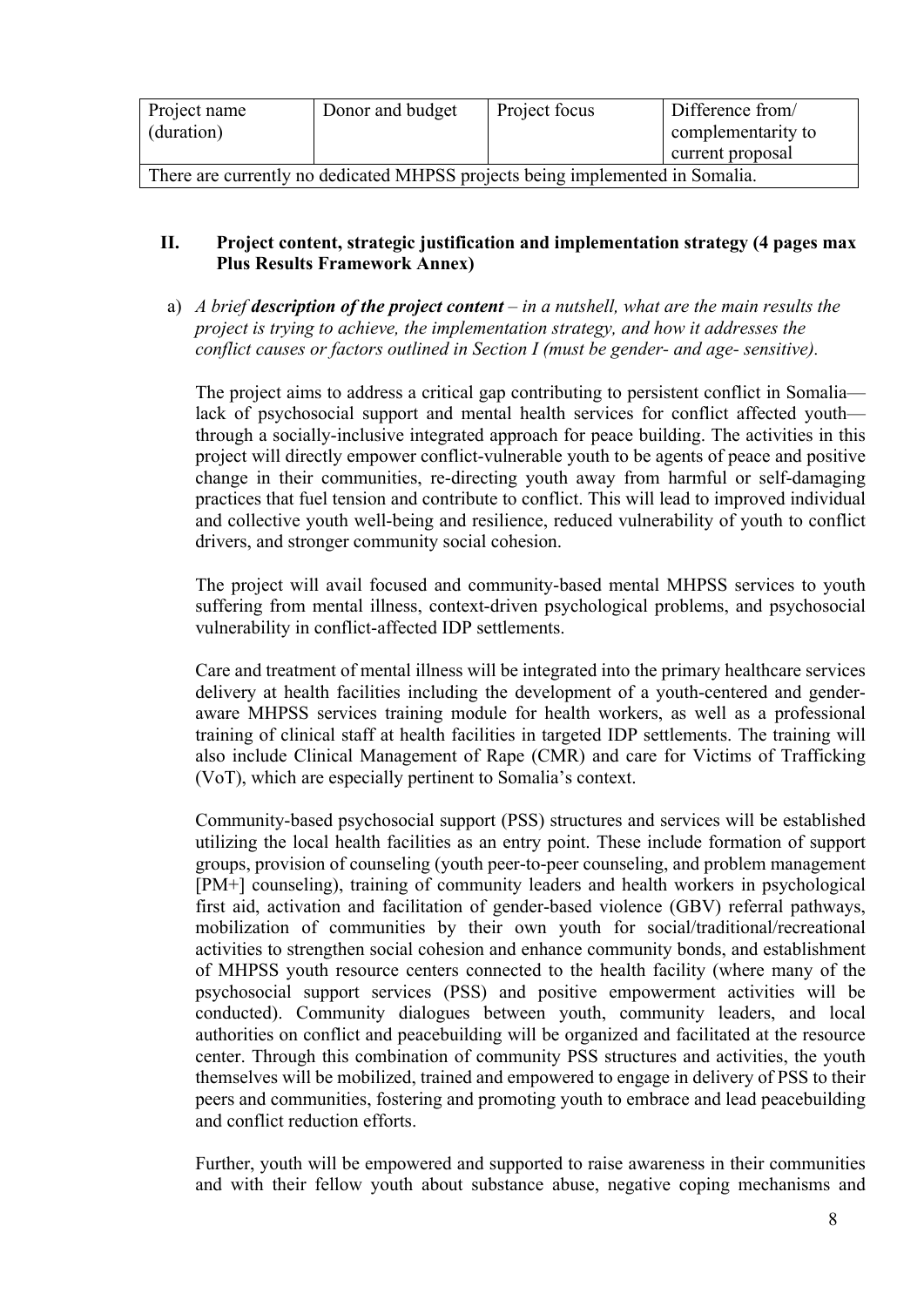harmful behaviors that contribute to conflict, and stigmatization of mental illness. This will be achieved using locally contextualized approaches and communication mediums, to help effect change from harmful practices to participation in positive and productive activities, and to encourage and provide avenues for youth to become 'agents of peace'.

Finally, a study will be conducted on the linkages between mental health, conflict and peace building, with a particular focus on youth and gender dynamics. This study complements the other project activities, as it will create a knowledge base about the interplay between MHPSS and conflict drivers in Somalia, helping inform new evidencebased approaches and interventions which can be implemented as a follow-on to the project. The study findings will help contextualize the results and analysis from the other components of this project.

Gender-sensitive approaches will also be incorporated throughout the project life-cycle, including through identification of gender-specific barriers to access MHPSS (which will take place during the initial assessment of each IDP site prior to project implementation); gender-balance among health facility staff trained and deployed in project activities; the collection and analysis of all project data with gender disaggregation, ensuring community health committees (CHCs) have at least 50 percent female representation; capacity building of institutions on mental health and peacebuilding including with emphasis on women and youth-led organizations; and income-generating activities targeting young women. Through improved psychosocial support and the provision of mental health care for conflict affected youth in Somalia, this project addresses a critical social service delivery gap; will help reduce stigma and the isolation of young men and women; promotes youth participation and contribution to conflict resolution and peace building; and proposes a sustainable solution for MHPSS and substance abuse prevention in Somalia through a collaborative and partnership approach between WHO, UNICEF, IOM, the Ministry of Health (MoH), and Somalia National University (SNU).

b) *Provide a project-level 'theory of change' – i.e. explain the type of change envisaged by the project and how do you expect the project interventions to lead to results and why have these interventions been selected. What are the assumptions that the theory is based on? (Note: Change may happen through various and diverse approaches, i.e. social cohesion may be fostered through dialogue or employment opportunities or joint management of infrastructure. The selection of which approach should depend on context-specific factors. What basic assumptions about how change will occur have driven your choice of programming approach?)*

**If** social isolation and harmful behavior associated with mental illness and psychosocial problems can be mitigated through provision of mental health and psychosocial support activities, including awareness raising to youth in IDP sites and marginalized communities in conflict-affected areas,

**Then** the youth will contribute to breaking the negative cycle of exclusion and reducing marginalization and drivers of conflict,

**Because** youth affected by mental health illnesses and psychosocial problems will be empowered to positively contribute to social cohesion and stability of their communities.

The project assumes provision of mental health and psychosocial services to young men and women, reduction of stigma associated with mental and psychosocial disorders, and improved social cohesion will reduce youth disenfranchisement and marginalization,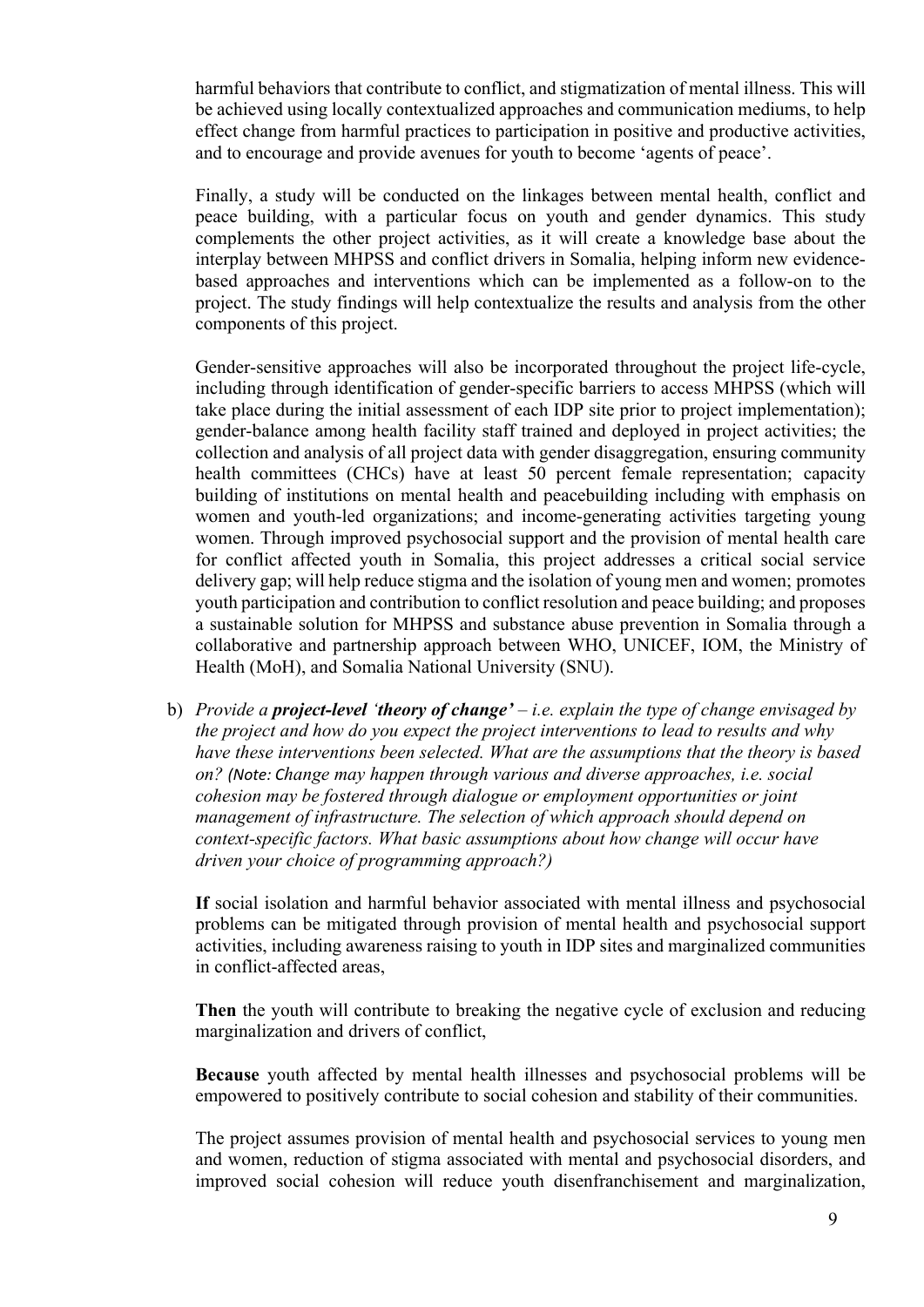which is an established conflict driver, and thereby enabling them to become positive change agents who are contributing to peace building opportunities.

- c) *Project result framework, outlining all project outcomes, outputs, activities with indicators of progress, baselines and targets (must be gender- and age- sensitive). Use Annex B; no need to provide additional narrative here.*
- d) *Project targeting and sequencing strategy – provide justification for geographic zones, criteria for beneficiary selection, expected number and type of beneficiaries and justification, timing among various activities, any measures to ensure coherence and connection between outcomes, and any other information on implementation approach (must be gender- and age-sensitive). No need to repeat all outputs and activities from the Result Framework.*

This project will target urban centres of Kismayo (Jubaland state), Baidoa (in South West state), Dollow (in Jubaland state), Mogadishu, and Galkaayo. These target locations were selected based on a combination of factors including the IDP population, number and density of IDP settlements and communities, the accessibility and relative security of the towns, political context, conflict dynamics and severity (e.g. history of recurrent inter-clan conflicts, and active conflict between the government and Al Shabaab in the region). Indeed, these regions have also been severely affected by the ongoing drought and prefamine situation in Somalia, triggering large influxes of IDPs into the urban centres, which in turn have only exacerbated the challenging conflict-related dynamics.

The project's direct beneficiaries are estimated at 26,500 individuals across the 4 project implementation sites located in conflict-prone regions/towns. Most direct beneficiaries will be IDP youth and their families, and emphasis will be placed on reaching young women who are otherwise marginalized or fall through the cracks. The direct beneficiaries include 1] IDP youth and their families who will be reached through community-based PSS services and activities (especially youth with PSS needs stemming from years of mass disruptions), 2] IDP youth and family members who will receive care and treatment for mental illnesses at primary healthcare facilities (where mental healthcare has been integrated and mainstreamed), 3] GBV survivors— female and male— who receive care, support, and appropriate referral linkages to needed services (medical/ legal/ protection/ shelter/ security), 4] youth directly addressed and reached in awareness raising activities about substance abuse, harmful practices and opportunities for positive empowerment (as well as the youth leading those activities), 5] health workers trained in provision of MHPSS services within primary healthcare through the new MHPSS curriculum, and 6] community members trained in PFA and GBV response. The IDP youth reached through the project activities will benefit from increased individual well-being, increased emotional resilience, reduced vulnerability to conflict drivers, and empowerment to contribute to community stability and cohesion through active participation in activities that foster reduced conflict and increased community well-being ('agents of peace').

The estimated number of indirect beneficiaries are 288,520, which include the entire communities in the IDP settlements where the interventions are being implemented— the target communities in their entirety will benefit from improved social cohesion and collective well-being, as well as mitigation of potential conflict drivers among youth leading to reduced violence and likelihood of more enduring peace and stability. The communities will benefit from de-stigmatization of trauma, mental illness, psychosocial problems, and benefit from access to PSS and mental health services.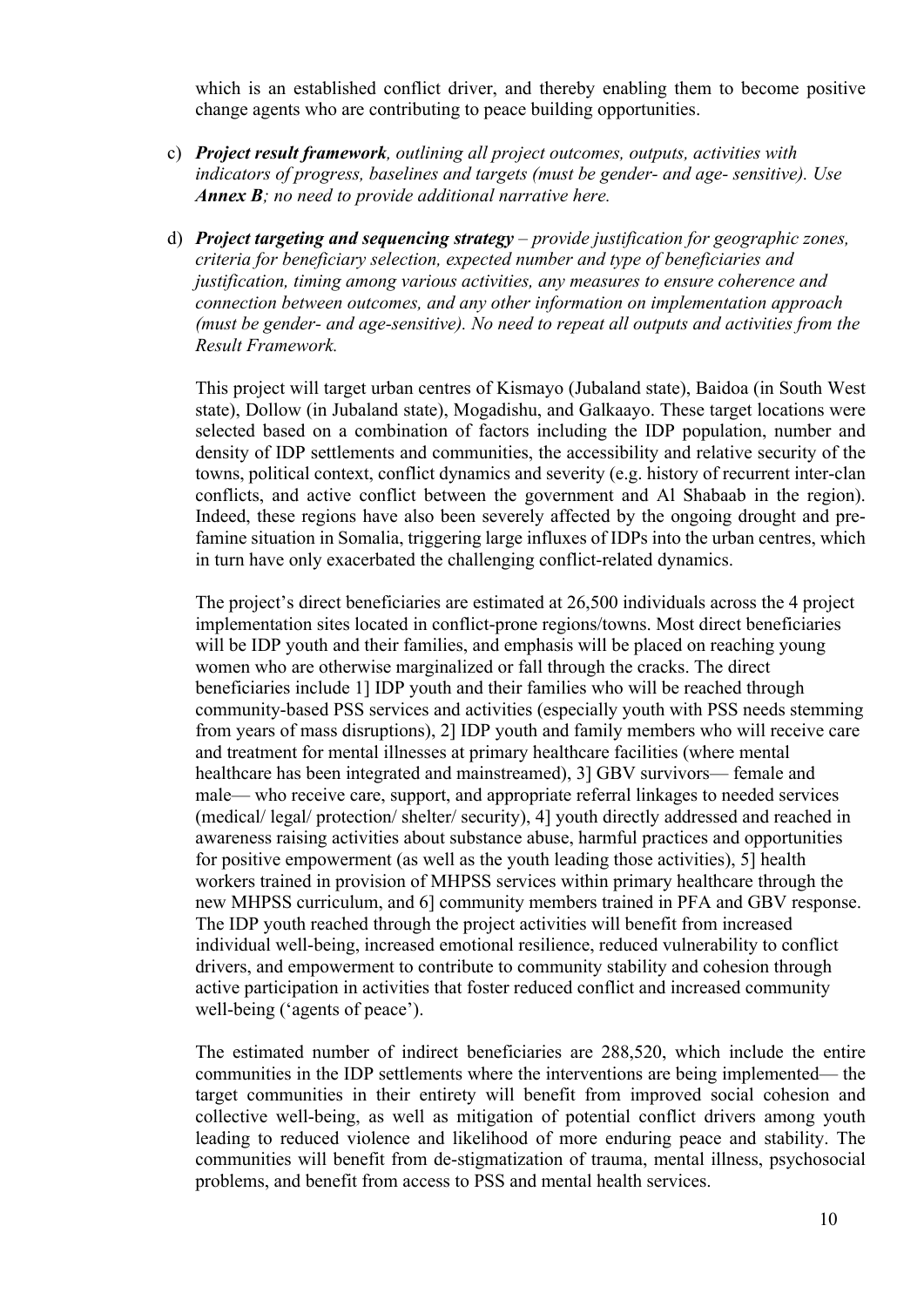The whole country will benefit from creation of embedded institutional capacity for training of health workers in youth-friendly and gender sensitive MHPSS service provision (including GBV case management and CMR), which will sustain itself beyond the project.

## **III. Project management and coordination (4 pages max)**

*a) Recipient organizations and implementing partners – list direct recipient organizations and their implementing partners (international and local), specifying the Convening Organization, which will coordinate the project, and providing a brief justification for the choices, based on mandate, experience, local know-how and existing capacity. Also fill out the table below for each recipient organization:*

| <b>Agency</b>      | <b>Key sources of budget (which</b><br>donors etc) | Location of in-<br>country offices | <b>Highlight any existing expert</b><br>staff of relevance to project |
|--------------------|----------------------------------------------------|------------------------------------|-----------------------------------------------------------------------|
| WHO                | CERF / DFID / Japan /                              | Mogadishu,                         | Dr Rizwan Humayun -                                                   |
| Somalia            | Germany / GAVI / WHO                               | Baidoa,                            | Medical Officer/Primary                                               |
| (Convening)        | funds from its Regional                            | Kismayo,                           | <b>Health Care</b>                                                    |
| Organization)      | Office and HQ                                      | Garowe,                            |                                                                       |
|                    |                                                    | Hargeisa                           | Dr Abdihamid Ibrahim                                                  |
|                    |                                                    |                                    | Planning Officer                                                      |
| <b>IOM</b> Somalia | CERF / Japan/ Germany /                            | Mogadishu                          | Fathi Gelle, MHPSS                                                    |
|                    | <b>USG</b>                                         | Baidoa                             | <b>Technical Expert</b>                                               |
|                    |                                                    | Kismayo,                           |                                                                       |
|                    |                                                    | Dollow,                            | Dr Abdi Hassan, Senior                                                |
|                    |                                                    | Garowe,                            | Medical Officer                                                       |
|                    |                                                    | <b>Bossaso</b>                     |                                                                       |
|                    |                                                    | Hargeisa                           | Vijay Narayan, Health                                                 |
|                    |                                                    |                                    | Coordinator                                                           |
|                    |                                                    |                                    |                                                                       |
| <b>UNICEF</b>      | CERF/DFID/OFDA/SIDA/J                              | Mogadishu,                         | Samuel Sesay                                                          |
| Somalia            | apan/Denmark/Canada/Holla                          | Garowe,                            | CP Specialist (CPIE)                                                  |
|                    | $\mathbf{n}$ d/                                    | Hargeisa,                          |                                                                       |
|                    | Belgium                                            | Baidoa                             | Maher Farea                                                           |
|                    |                                                    |                                    | CP Specialist (MRM)                                                   |

**WHO Country Office Somalia (WCO)**, will be the lead and convening organization for this project because of its mandate; technical expertise at country, regional and global level, with respect to the development and implementation of mental health and psychosocial programming activities, particularly in emergency and conflict settings; and its position as co-chair of the Inter-Agency Standing Committee's Task Force on Mental Health.

The main WCO office is located in Mogadishu, with three other sub-offices across Somalia. In addition, WHO's main counterpart is the Ministry of Health (MOH) at Federal and State level, and it possesses a strong physical presence in all regions and States in the country, including through a vast network of international and national staff on the ground.

As part of this project, WHO will sub-contract SNU (a public, but semi-autonomous academic institution) as a civil society organization (CSO). WHO will provide intensive technical guidance and support to SNU in the development and roll-out of the training module on mental health and substance abuse, including with regard to integrating this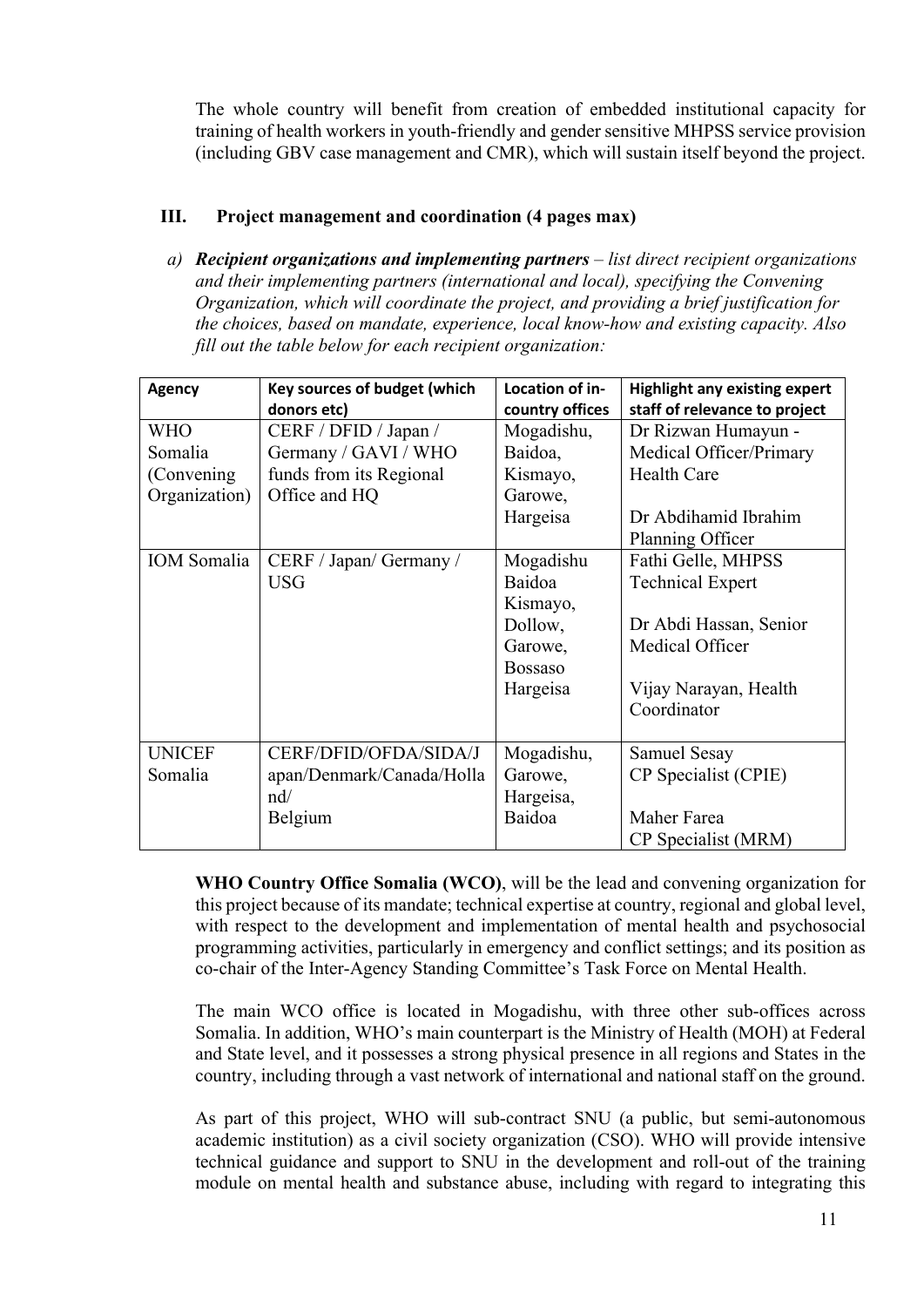training into relevant education curricula. WHO will also lead the implementation of operational research on the linkages between mental health, substance abuse, conflict and peace building. SNU will further implement the training module so as to create a cadre of local expert 'trainers', who through a cascade training, will subsequently train health workers in selected IDP settlements in conflict-affected areas. Additionally, to ensure sustainability of the project, SNU will act as a referral and repository center where data and information from health facilities that are providing mental health and psychological services can be collated and analyzed to better understand the mental and psychosocial disabilities faced by affected communities in Somalia. In addition, WHO in collaboration with SNU and the Federal MOH will conduct a research study on inter-linkages between youth, MHPSS and peace building in Somalia to inform evidence-based strategies/approaches for the Government and international community alike, as well for future advocacy and resource mobilization efforts.

IOM is another UN recipient organization and will lead the implementation of facility and community-based MHPSS delivery, targeting youth in conflict-affected areas and IDP settlements through primary healthcare facilities. IOM is active throughout Somalia, with strong presence and technical staff across all major cities and strategic migration routes. IOM currently supports health-care services at 25 static health facilities and via 10 mobile medical teams, providing frontline medical care to vulnerable populations affected by recurrent climatic shocks and protracted conflict. The agency already operates within the targeted IDP settlements, and has therefore teams in place, community acceptance and a good understanding of local dynamics.

UNICEF is the third recipient UN organization and, considering its mandate and expertise on behavior change and social communication, will support the development and roll-out of an awareness program on MHPSS and substance abuse with the objective of reducing stigma associated with mental and psychosocial disorders and raising awareness on these issues amongst Somali youth.

*b) Project management and coordination – present the project implementation team, including positions and roles and explanation of which positions are to be funded by the project (to which percentage). Explain project coordination and oversight arrangements and ensure link with PBF Secretariat if it exists. Fill out project implementation readiness checklist in Annex C and attach key staff TORs.*

A joint implementation team consisting of the RUNO (WHO), UNICEF, MOH, IOM and SNU will oversee project implementation. Each team consists of:

- WHO
	- Medical Officer (existing) will be the primary focal and contact person. He will be responsible for overall management of the project including coordination with PBF secretariat.
	- National project Officer (new staff with 100% funding) will be recruited under the Medical Officer. This person will be responsible for day-to-day project operations, including organizing regular coordination and review meetings amongst project stakeholders, and drafting project reports.
	- Monitoring and Evaluation (M&E) Expert (new national with 100% funding) will be recruited to support implementation of monitoring and evaluation framework
- IOM
	- The Health Programme Coordinator and Senior Health Programme Officer will oversee and manage the project.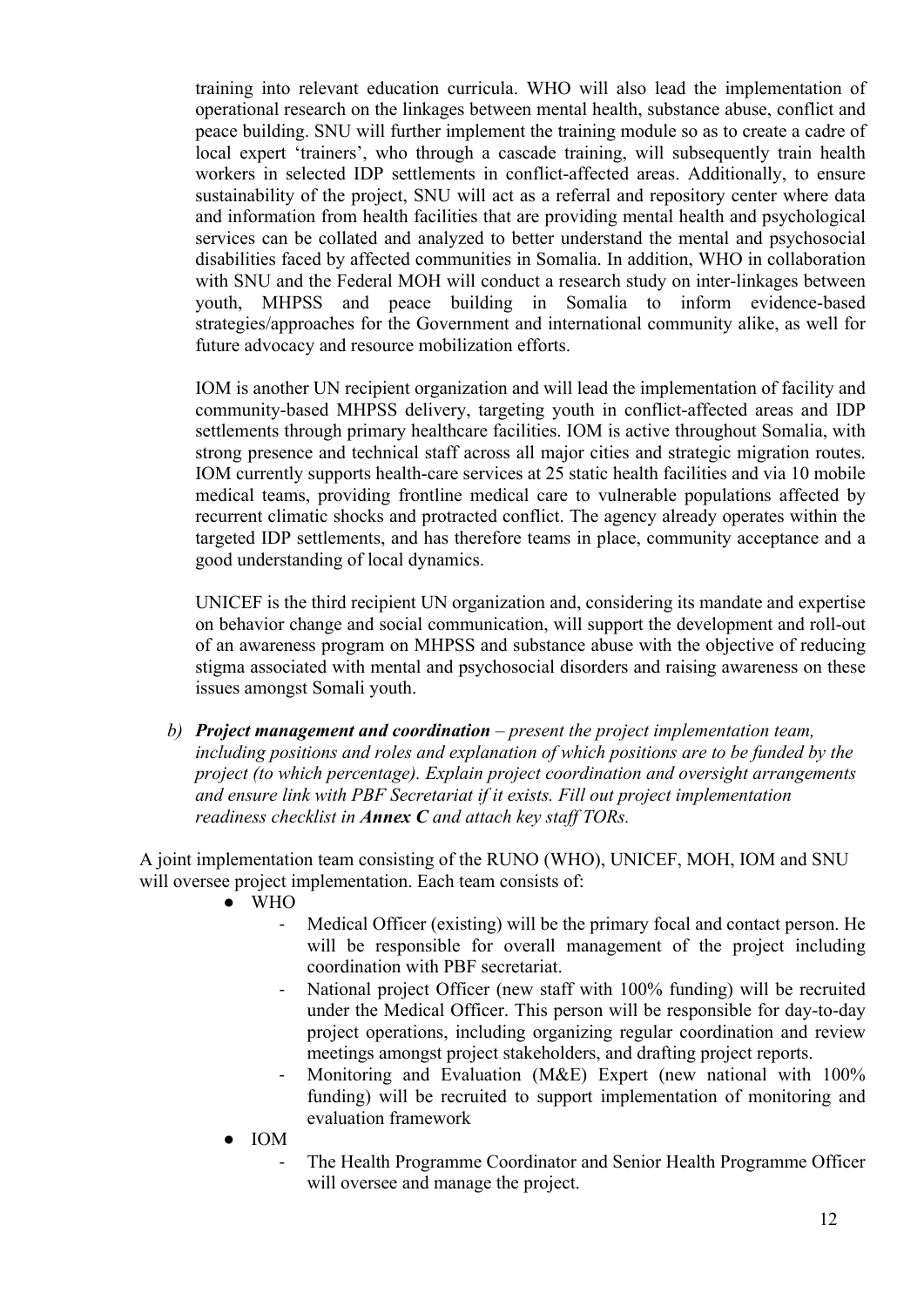- An MHPSS Technical Expert (International staff) will support the project implementation, and the position is co-funded between this project and other funds.
- Project support and supervision: will ensure adequate staff support to execute the planned activities (a projectized contribution for supporting roles including Head of Sub Offices, programme support, finance, human resources, IT, security, and procurement).
- **UNICEF** 
	- Existing communications for development officer with 50% support from the project will be part of project management team and will support its implementation.
- **SNU** 
	- Mental health and psychosocial services expert will be recruited to support training module development and its roll out. The position will be 100% supported by the project.

Quarterly coordination and review meetings will be held to: assess project implementation and progress; project status against set targets and goals; and review risks and challenges. Timely progress reports, both financial and technical, will also be shared with PBF secretariat.

*c) Risk management – assess the level of risk for project success (low, medium and high) and provide a list of major project specific risks and how they will be managed, including the approach to updating risks and making project adjustments. Include any Do No Harm issues and project mitigation.*

| <b>Risk</b>                                                                               | Likelihood | Impact      | Overall<br><b>Risk</b> | <b>Mitigation Measures</b>                                                                                                                                                                                                                                                                                                                                                                    |
|-------------------------------------------------------------------------------------------|------------|-------------|------------------------|-----------------------------------------------------------------------------------------------------------------------------------------------------------------------------------------------------------------------------------------------------------------------------------------------------------------------------------------------------------------------------------------------|
| Movement<br>restrictions due to<br>security related<br>incidents<br>(international staff) | Possible   | Significant | Medium                 | Somali national staff will be<br>implementing the project at<br>field level, and unlike<br>international staff, they are<br>able to move freely in the<br>target project sites.                                                                                                                                                                                                               |
| High turnover rate of<br>trained health<br>facilities staff.                              | Likely     | Significant | Low                    | Collaboration with MOH to<br>ensure retention of trained staff<br>and conduct on the job training<br>to other staff within target sites                                                                                                                                                                                                                                                       |
| Project sustainability                                                                    | Possible   | Significant | Medium                 | The project, framed around<br>training and community<br>engagement, has inbuilt<br>sustainability. The structures in<br>place to facilitate community<br>engagement and foster youth<br>leadership/participation will<br>endure, not requiring inputs.<br>The training modules will be<br>incorporated into pre-service<br>and in-service training<br>curricula of the Ministry of<br>Health. |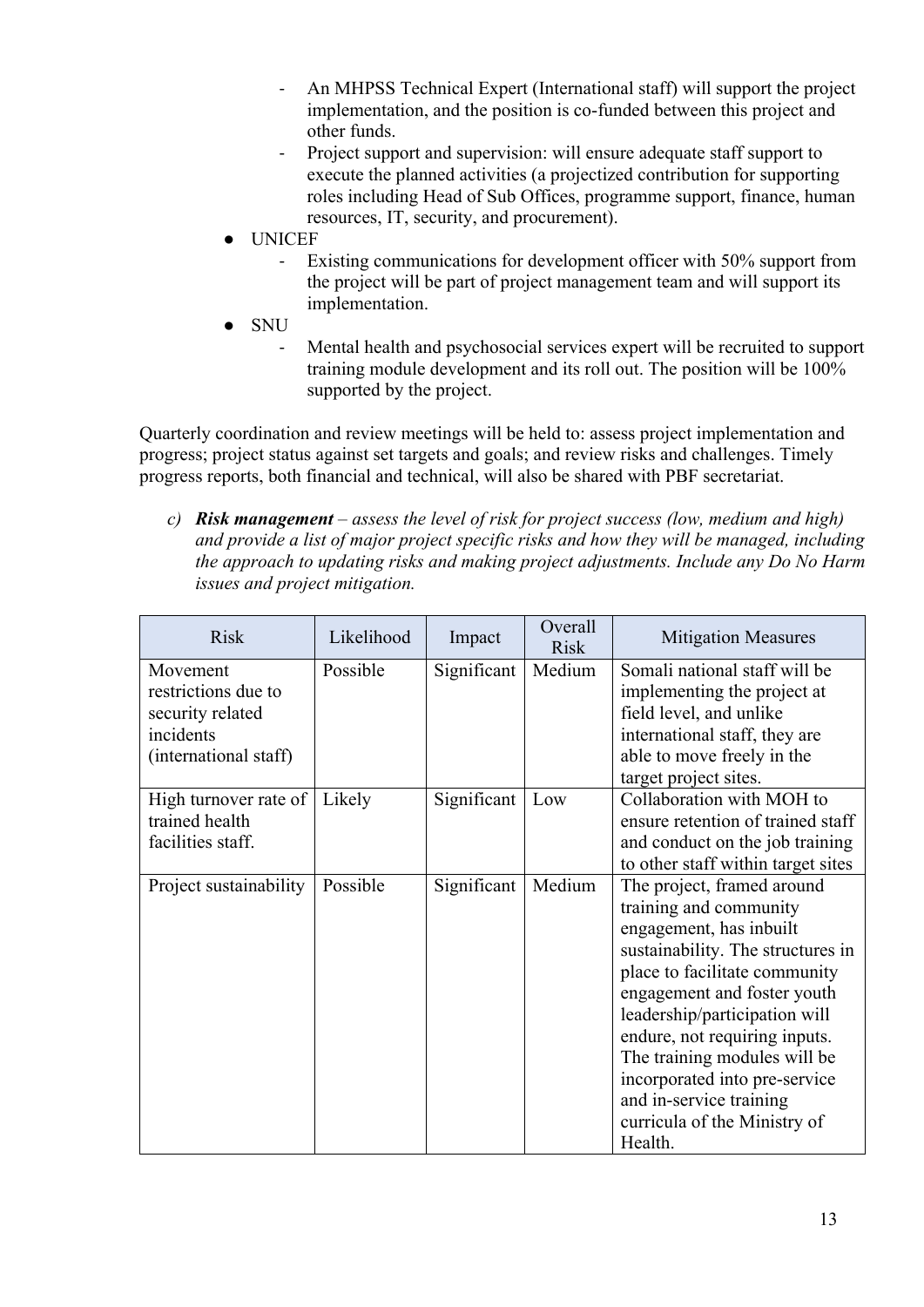*d) Monitoring and evaluation – What will be the M&E approach for the project, including M&E expertise in the project team and main means and timing of collecting data? Include a break-down of M&E budget that the project is putting aside, including for collection of baseline and end line data for indicators and for an independent evaluation, and an approximate M&E timeline. Ensure at least 5-7% of the project budget is set aside for M&E activities, including sufficient funds for a quality independent evaluation.*

As this project aims to target an unchartered programmatic area of MHPSS and peace building, it includes a robust monitoring and evaluation plan. A dedicated M&E technical expert will manage the M&E implementation for this project, creating a granular joint M&E micro-plan encompassing all three outputs at the inception of the project (based on the logical framework for the proposal, see Annex B), and then ensuring throughout project period that the M&E plan is implemented and coordinated across agencies. The individual agencies also have strong M&E capacity which will be utilized and feed into the overall M&E system.

The logframe in Annex B details the project outcome and output indicators, the tools that will be developed and utilized at project locations to capture the data, and the frequency of data collection. For recurrent activities, data will be collected monthly from the field, sent to the project administration team in Mogadishu, and relevant data extracted and inputted into databases. For one-off or infrequent activities, data will be collected when those timephased activities take place. All data will be disaggregated by age and gender except where not applicable. Individual beneficiary data, especially health facility patient data, will be protected for confidentiality in accordance with international and national guidelines. The project will include mechanisms for Accountability to Affected Populations (AAP), such as phone hotline and written complaints boxes, to ensure that community feedback is captured and incorporated into program implementation throughout the project cycle.

The target outcome of the project is for Somali youth in conflict-prone displacement settings to have a reduced likelihood of resorting to negative practices that contribute to conflict, and instead greater likelihood to actively engage in activities that promote peacebuilding and social cohesion— achieved through increased access to youth-friendly mental health care, community-based psychosocial support activities and services, and tailored information dissemination. The outcome will be measured through Knowledge, Attitudes, and Practices (KAP) surveys and Focus Group Discussions with health workers and community stakeholders. The M&E expert will take the lead in developing the baseline and endline KAP surveys which will be conducted at the major IDP settlements in the project. The KAP survey will assess youth awareness and practice of negative coping mechanisms that contribute to conflict (e.g. substance abuse and GBV), and youth participation in positive activities that may contribute to peacebuilding and social cohesion in their communities. Focus-group discussions (FGDs) will be conducted at beginning and end of the project (baseline and endline) to assess perceptions and views of IDP community leaders and health workers about the extent to which they are empowered with avenues to support their local youth who have mental illness or face context-driven psychological problems and psychosocial vulnerabilities.

In addition to the planned M&E activities described above, additional assessments and evaluations may be carried out as the project occurs and needs are identified, such as crosssectional surveys, interviews, and FGDs.

Joint supervision and monitoring visits will be conducted by the project management team, including the international programme managers from each agency, to all project sites to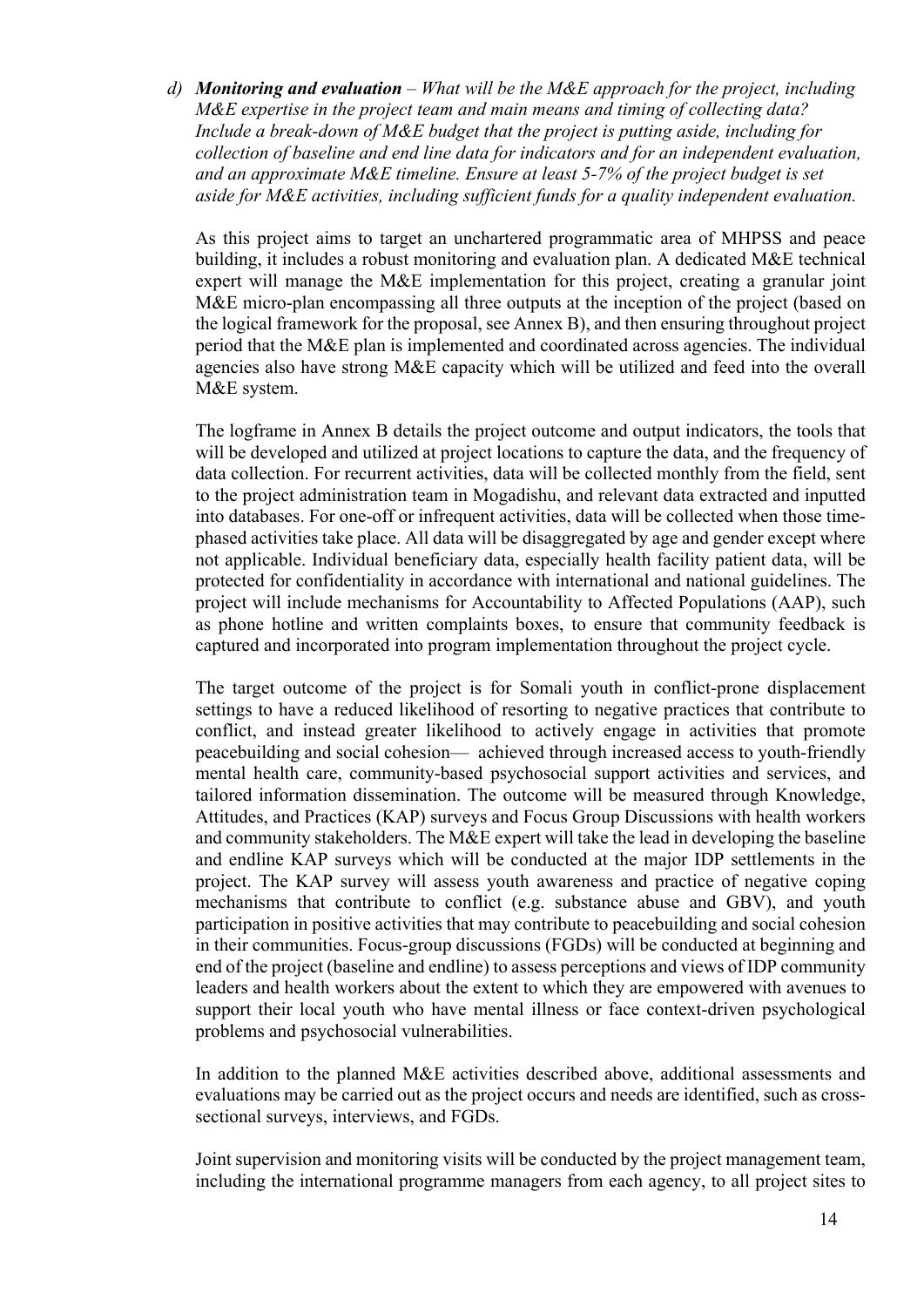ensure smooth and high-quality implementation of the different project components, as well as identify barriers and develop solutions. An independent/third party monitoring company will be deployed in the final month of the project to conduct a holistic evaluation of the project, which will include review of data records at project sites, interviews with beneficiaries and health facility staff, etc.

The research study is a vital component of the project, as it will provide an opportunity to better understand the linkages between MHPSS and peace building in Somalia, and it will complement the other M&E components.

The lessons learned from this project and best practices will also be documented and shared with all relevant stakeholders in Somalia to inform improvements to the implementation model and inform discussions about future directions after project completion.

| A total of 95,000 USD (6% of project budget) is allocated to project monitoring |                  |  |  |
|---------------------------------------------------------------------------------|------------------|--|--|
| and evaluation.                                                                 |                  |  |  |
| Monitoring and evaluation activities                                            | Allocated budget |  |  |
| Recruitment of M & E Expert                                                     | 40,000 USD       |  |  |
| Joint monitoring visits                                                         | 15,000 USD       |  |  |
| 10,000 USD<br>Data collection and reporting                                     |                  |  |  |
| 30,000 USD<br>Independent evaluation at the end of the project                  |                  |  |  |

*e) Project exit strategy/ sustainability – Briefly explain the project's exit strategy to ensure that the project can be wrapped up at the end of the project duration, either through sustainability measures, agreements with other donors for follow-up funding or end of activities which do not need further support. If support from other donors is expected, explain what the project will do concretely and pro-actively to try to ensure this support from the start. If relevant, what are project links to any existing platforms or partnerships?*

All current developmental and humanitarian projects in Somalia do not support MHPSS. This pilot project therefore proposes a sustainable mechanism to cover a critical basic services delivery gap in some selected locations and health facilities through integrating MHPSS into existing primary health care services. No additional health facilities staff will be recruited as existing staff and community caregivers in selected conflict-affected IDP settlements within target locations will be trained.

A multidisciplinary training module on MHPSS for youth will be developed and integrated into relevant curricula at SNU to ensure sustainability of the program. In addition, the project will be the first of its kind to undertake a study that will generate evidence-based information on the inter-linkages between mental health and peace building in Somalia, which has the potential to catalyze significant funding from other donors and continuation of this innovative project.

## **IV. Project budget**

*If helpful, provide any additional information on projects costs, highlighting any specific choices that have underpinned the budget preparation, especially for personnel, travel or other indirect project support, to demonstrate value for money for the project. Proposed budget for all projects must include funds for independent evaluation. Proposed budget for projects involving non-UN direct recipients must include funds for independent audit. State clearly in how many tranches the budget*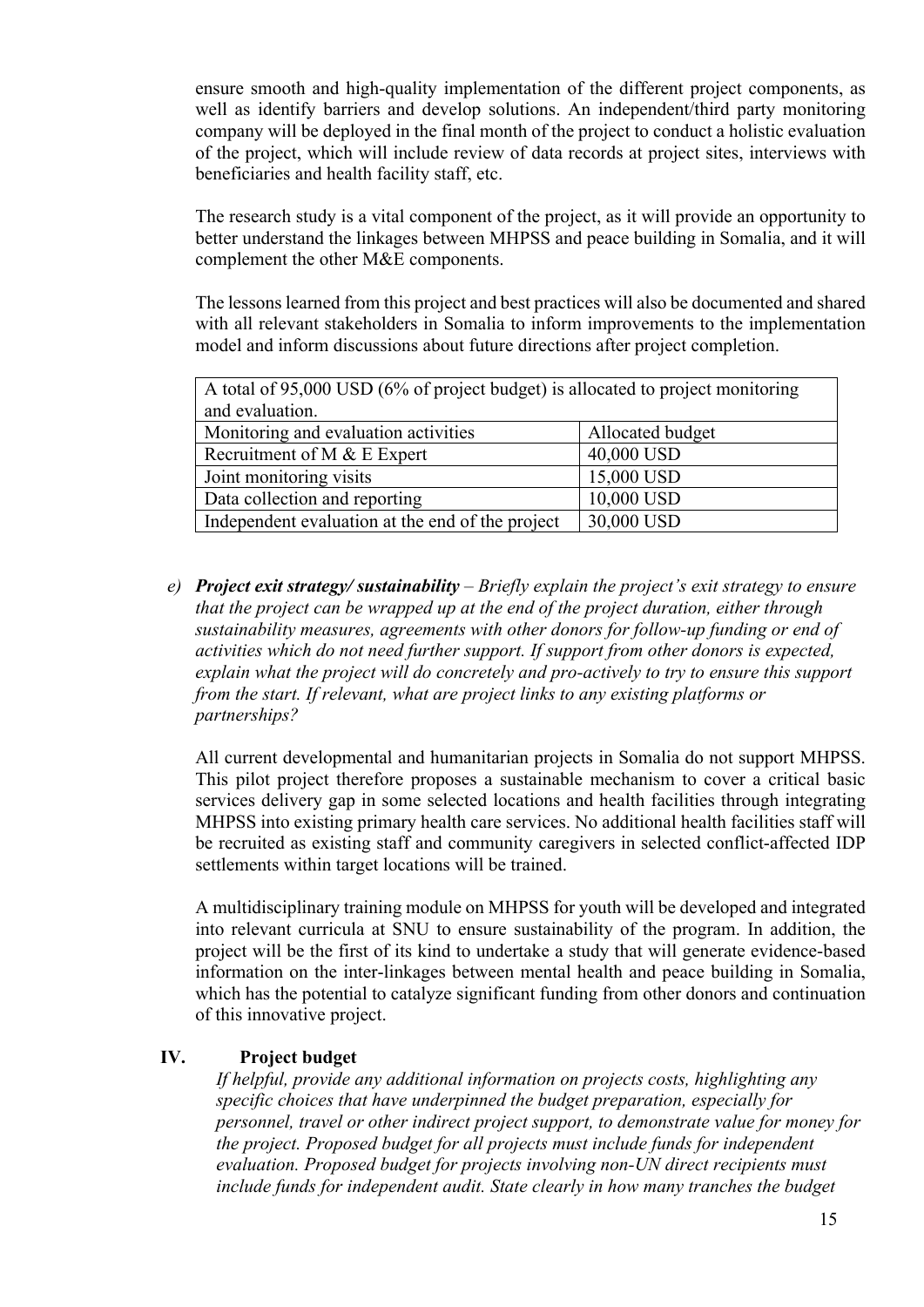*will be provided and what conditions will underpin the release of a second or any subsequent tranche. Standard approach is two tranches for UN recipients and three tranches for non-UN recipients with the second tranche being released upon demonstration by the project (by the Coordinating Agency on behalf of the project and through the Resident Coordinator's Office or PBF Secretariat) that the first tranche has been expensed or committed to at least 75% between the recipients and upon completion of any regular PBF reports due in the period elapsed. Additional tranches or conditions may be added depending on the project context, implementation capacity, and level of risk. Fill out two tables in the Excel budget Annex D.*

No additional comments.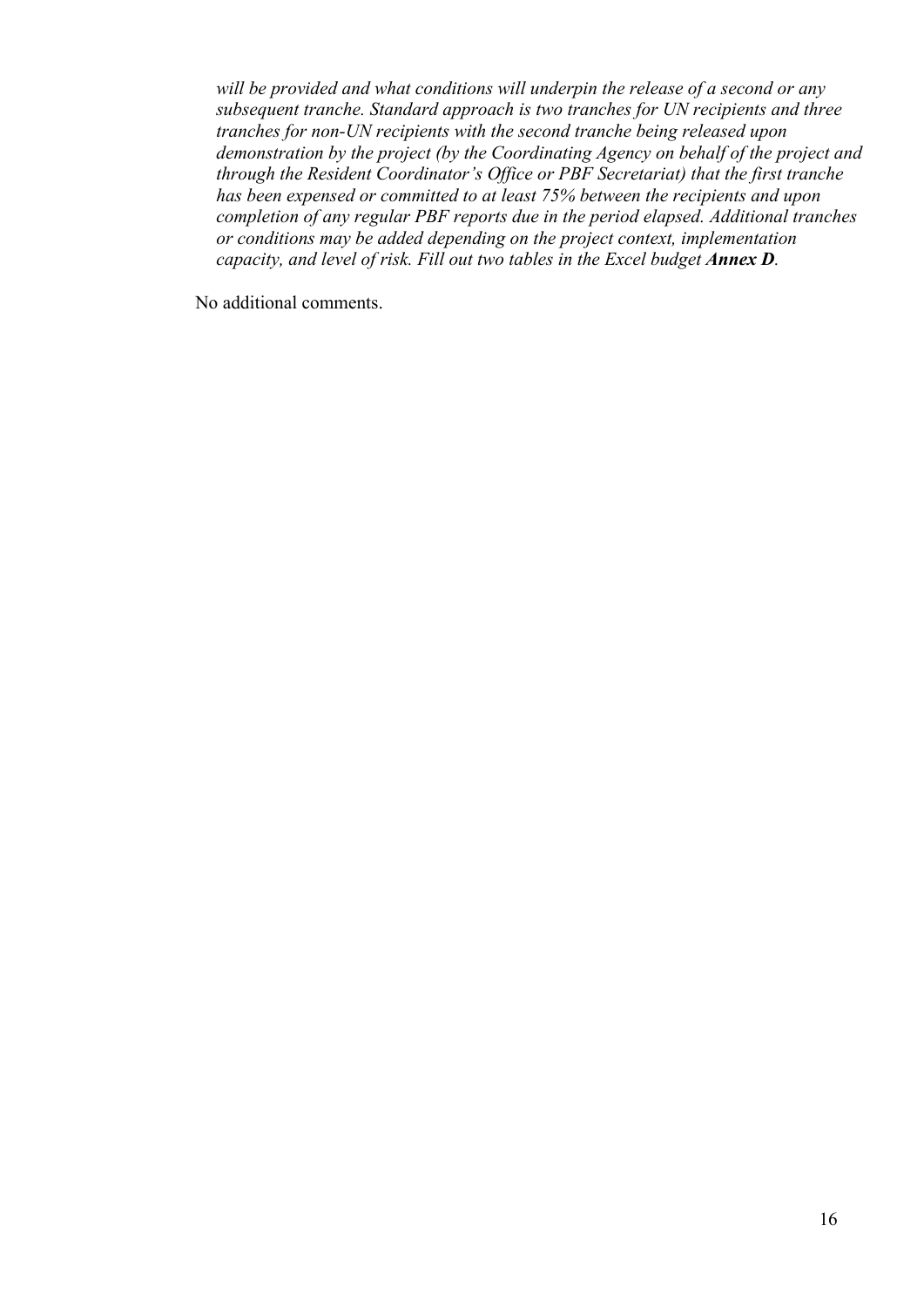## **Annex A.1: Project Administrative arrangements for UN Recipient Organizations**

#### *(This section uses standard wording – please do not remove)*

The UNDP MPTF Office serves as the Administrative Agent (AA) of the PBF and is responsible for the receipt of donor contributions, the transfer of funds to Recipient UN Organizations, the consolidation of narrative and financial reports and the submission of these to the PBSO and the PBF donors. As the Administrative Agent of the PBF, MPTF Office transfers funds to RUNOS on the basis of the signed Memorandum of Understanding between each RUNO and the MPTF Office.

#### **AA Functions**

report

On behalf of the Recipient Organizations, and in accordance with the UNDG-approved "Protocol on the Administrative Agent for Multi Donor Trust Funds and Joint Programmes, and One UN funds" (2008), the MPTF Office as the AA of the PBF will:

- Disburse funds to each of the RUNO in accordance with instructions from the PBSO. The AA will normally make each disbursement within three (3) to five (5) business days after having received instructions from the PBSO along with the relevant Submission form and Project document signed by all participants concerned;
- Consolidate the financial statements (Annual and Final), based on submissions provided to the AA by RUNOS and provide the PBF annual consolidated progress reports to the donors and the PBSO;
- Proceed with the operational and financial closure of the project in the MPTF Office system once the completion is completed by the RUNO. A project will be considered as operationally closed upon submission of a joint final narrative report. In order for the MPTF Office to financially closed a project, each RUNO must refund unspent balance of over 250 USD, indirect cost (GMS) should not exceed 7% and submission of a certified final financial statement by the recipient organizations' headquarters);
- Disburse funds to any RUNO for any costs extension that the PBSO may decide in accordance with the PBF rules & regulations.

#### **Accountability, transparency and reporting of the Recipient United Nations Organizations**

Recipient United Nations Organizations will assume full programmatic and financial accountability for the funds disbursed to them by the Administrative Agent. Such funds will be administered by each RUNO in accordance with its own regulations, rules, directives and procedures.

Each RUNO shall establish a separate ledger account for the receipt and administration of the funds disbursed to it by the Administrative Agent from the PBF account. This separate ledger account shall be administered by each RUNO in accordance with its own regulations, rules, directives and procedures, including those relating to interest. The separate ledger account shall be subject exclusively to the internal and external auditing procedures laid down in the financial regulations, rules, directives and procedures applicable to the RUNO.

| Type of report                         | Due when | Submitted by                                                                                                      |
|----------------------------------------|----------|-------------------------------------------------------------------------------------------------------------------|
| Semi-annual project<br>progress report | 15 June  | Convening Agency on behalf of all<br>implementing organizations and in<br>consultation with/ quality assurance by |

Each RUNO will provide the Administrative Agent and the PBSO (for narrative reports only) with: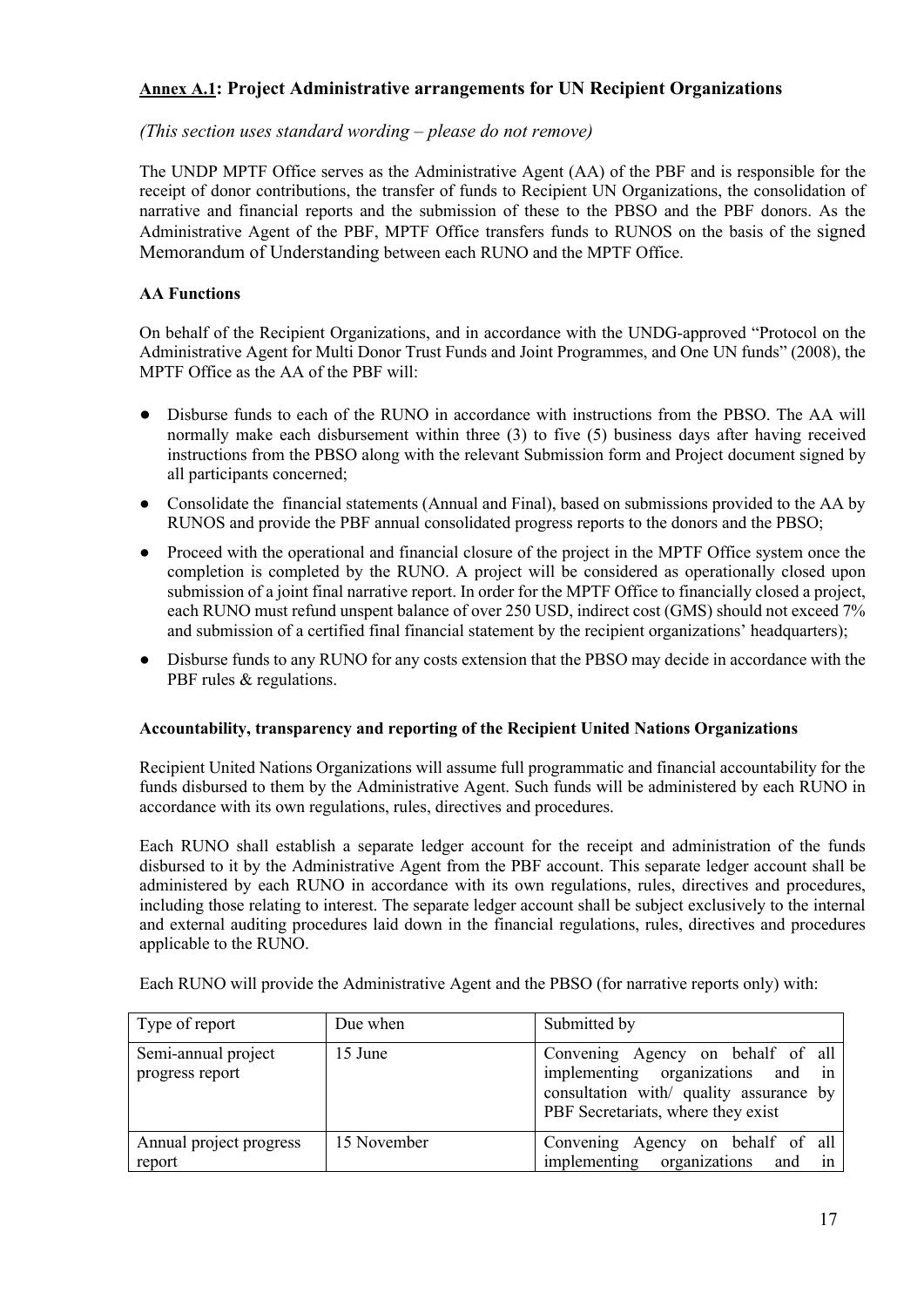|                                                              |                                                                                                                                                  | consultation with quality assurance by<br>PBF Secretariats, where they exist                                                                                  |
|--------------------------------------------------------------|--------------------------------------------------------------------------------------------------------------------------------------------------|---------------------------------------------------------------------------------------------------------------------------------------------------------------|
| End of project report<br>covering entire project<br>duration | Within three months from<br>operational<br>project<br>the<br>closure (it can be submitted<br>instead of an annual report if<br>timing coincides) | Convening Agency on behalf of all<br>implementing organizations<br>and<br>1n<br>consultation with/ quality assurance by<br>PBF Secretariats, where they exist |
| Annual strategic                                             | 1 December                                                                                                                                       | PBF Secretariat on behalf of the PBF                                                                                                                          |
| peacebuilding and PBF                                        |                                                                                                                                                  | Steering Committee, where it exists or                                                                                                                        |
| progress report (for PRF                                     |                                                                                                                                                  | Head of UN Country Team where it does                                                                                                                         |
| allocations only), which                                     |                                                                                                                                                  | not.                                                                                                                                                          |
| may contain a request for                                    |                                                                                                                                                  |                                                                                                                                                               |
| additional PBF allocation                                    |                                                                                                                                                  |                                                                                                                                                               |
| if the context requires it                                   |                                                                                                                                                  |                                                                                                                                                               |

Financial reporting and timeline

| <b>Timeline</b>                                                                                       | Event                                                                   |  |
|-------------------------------------------------------------------------------------------------------|-------------------------------------------------------------------------|--|
| 30 April                                                                                              | Annual reporting $-$ Report Q4 expenses (Jan. to Dec. of previous year) |  |
| Certified final financial report to be provided by 30 June of the calendar year after project closure |                                                                         |  |

UNEX also opens for voluntary financial reporting for UN recipient organizations the following dates **31 July** Voluntary Q2 expenses (January to June)

| Julv.    | $\cdot$ ) /<br>2 expenses (January to June)  |
|----------|----------------------------------------------|
| .)ctober | Voluntary O3 expenses (January to September) |

Unspent Balance exceeding USD 250, at the closure of the project would have to been refunded and a notification sent to the MPTF Office, no later than six months (30 June) of the year following the completion of the activities.

#### **Ownership of Equipment, Supplies and Other Property**

Ownership of equipment, supplies and other property financed from the PBF shall vest in the RUNO undertaking the activities. Matters relating to the transfer of ownership by the RUNO shall be determined in accordance with its own applicable policies and procedures.

#### **Public Disclosure**

The PBSO and Administrative Agent will ensure that operations of the PBF are publicly disclosed on the PBF website (http://unpbf.org) and the Administrative Agent's website (http://mptf.undp.org)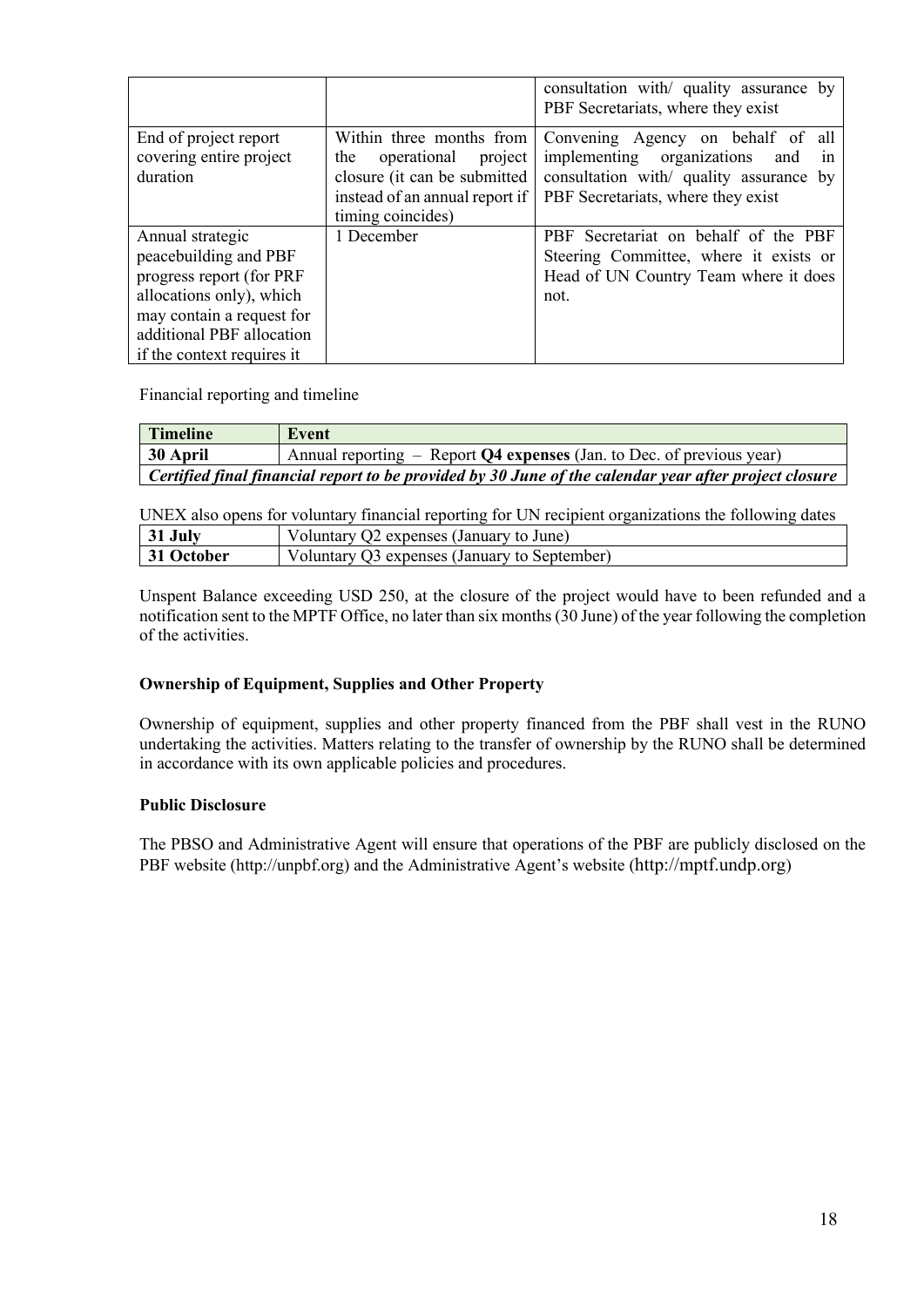## **Annex A.2: Project Administrative arrangements for Non-UN Recipient Organizations**

*(This section uses standard wording – please do not remove)*

## **Accountability, transparency and reporting of the Recipient Non-United Nations Organization:**

The Recipient Non-United Nations Organization will assume full programmatic and financial accountability for the funds disbursed to them by the Administrative Agent. Such funds will be administered by each recipient in accordance with its own regulations, rules, directives and procedures.

The Recipient Non-United Nations Organization will have full responsibility for ensuring that the Activity is implemented in accordance with the signed Project Document;

In the event of a financial review, audit or evaluation recommended by PBSO, the cost of such activity should be included in the project budget;

Ensure professional management of the Activity, including performance monitoring and reporting activities in accordance with PBSO guidelines.

Ensure compliance with the Financing Agreement and relevant applicable clauses in the Fund MOU.

## **Reporting:**

Each Receipt will provide the Administrative Agent and the PBSO (for narrative reports only) with:

| Type of report                                                                                                   | Due when                                                                                                                                         | Submitted by                                                                                                                                                     |
|------------------------------------------------------------------------------------------------------------------|--------------------------------------------------------------------------------------------------------------------------------------------------|------------------------------------------------------------------------------------------------------------------------------------------------------------------|
| Bi-annual project progress<br>report                                                                             | 15 June                                                                                                                                          | Convening Agency on behalf of all<br>implementing organizations<br>and<br>1n<br>consultation with/ quality assurance by<br>PBF Secretariats, where they exist    |
| Annual project progress<br>report                                                                                | 15 November                                                                                                                                      | Convening Agency on behalf of all<br>implementing organizations<br>and<br>1n<br>consultation with/ quality assurance<br>by<br>PBF Secretariats, where they exist |
| End of<br>project<br>report<br>entire<br>covering<br>project<br>duration                                         | Within three months from<br>operational<br>the<br>project<br>closure (it can be submitted<br>instead of an annual report if<br>timing coincides) | Convening Agency on behalf of all<br>implementing organizations<br>and<br>1n<br>consultation with/ quality assurance by<br>PBF Secretariats, where they exist    |
| Annual<br>strategic<br>peacebuilding and PBF<br>progress report (for PRF                                         | 1 December                                                                                                                                       | PBF Secretariat on behalf of the PBF<br>Steering Committee, where it exists or<br>Head of UN Country Team where it does                                          |
| allocations only), which<br>may contain a request for<br>additional PBF allocation<br>if the context requires it |                                                                                                                                                  | not.                                                                                                                                                             |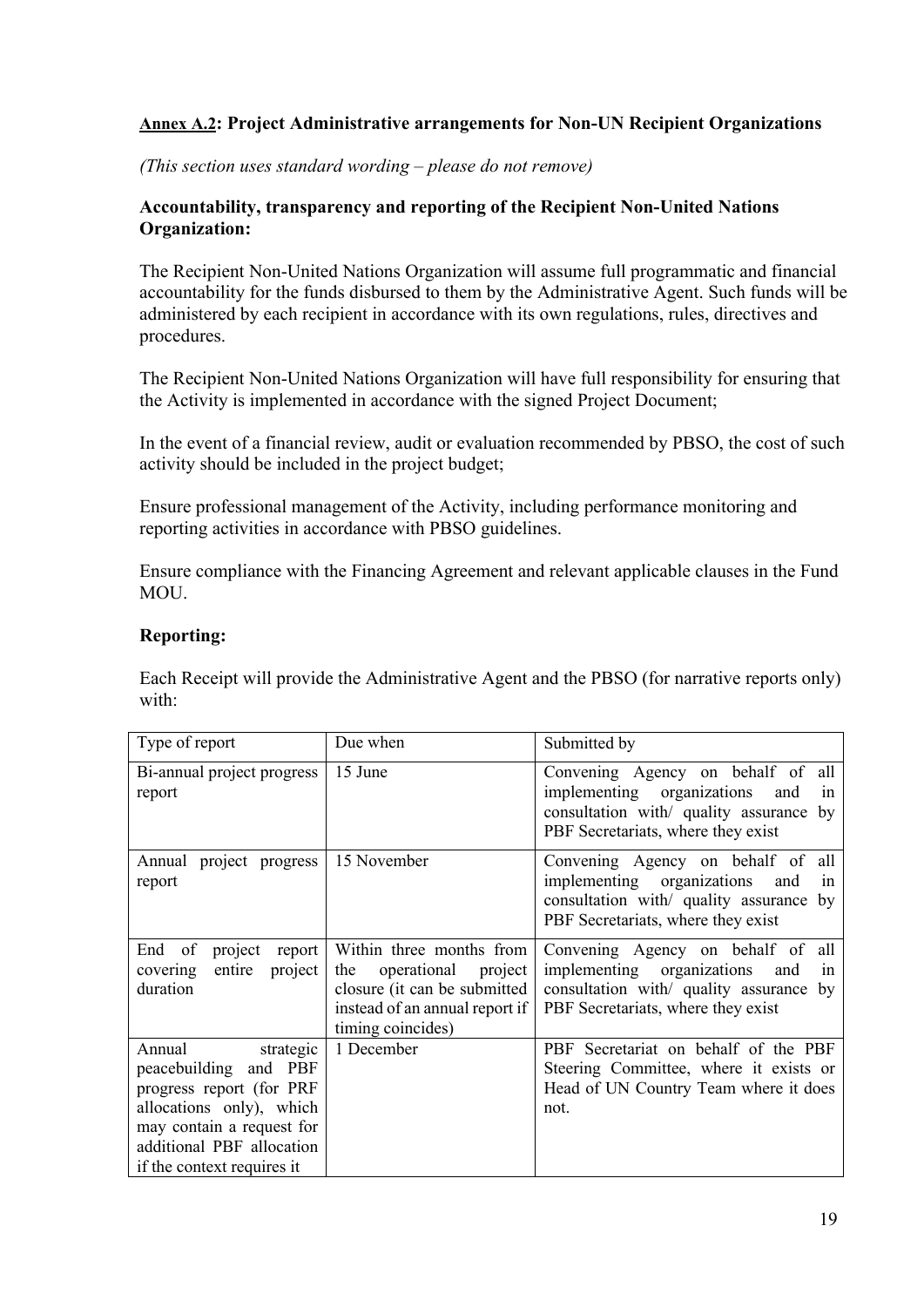Financial reports and timeline

| <b>Timeline</b>                                                                                        | Event                                                                   |  |  |
|--------------------------------------------------------------------------------------------------------|-------------------------------------------------------------------------|--|--|
| 28 February                                                                                            | Annual reporting $-$ Report Q4 expenses (Jan. to Dec. of previous year) |  |  |
| 30 April                                                                                               | Report Q1 expenses (January to March)                                   |  |  |
| 31 July                                                                                                | Report Q2 expenses (January to June)                                    |  |  |
| 31 October                                                                                             | Report Q3 expenses (January to September)                               |  |  |
| Certified final financial report to be provided at the quarter following the project financial closure |                                                                         |  |  |

Unspent Balance exceeding USD 250 at the closure of the project would have to been refunded and a notification sent to the Administrative Agent, no later than three months (31 March) of the year following the completion of the activities.

## **Ownership of Equipment, Supplies and Other Property**

Matters relating to the transfer of ownership by the Recipient Non-UN Recipient Organization will be determined in accordance with applicable policies and procedures defined by the PBSO.

#### **Public Disclosure**

The PBSO and Administrative Agent will ensure that operations of the PBF are publicly disclosed on the PBF website (http://unpbf.org) and the Administrative Agent website (http:www.mptf.undp.org)

#### **Final Project Audit for non-UN recipient organization projects**

An independent project audit will be requested by the end of the project. The audit report needs to be attached to the final narrative project report. The cost of such activity must be included in the project budget.

## **Special Provisions regarding Financing of Terrorism**

Consistent with UN Security Council Resolutions relating to terrorism, including UN Security Council Resolution 1373 (2001) and 1267 (1999) and related resolutions, the Participants are firmly committed to the international fight against terrorism, and in particular, against the financing of terrorism. Similarly, all Recipient Organizations recognize their obligation to comply with any applicable sanctions imposed by the UN Security Council. Each of the Recipient Organizations will use all reasonable efforts to ensure that the funds transferred to it in accordance with this agreement are not used to provide support or assistance to individuals or entities associated with terrorism as designated by any UN Security Council sanctions regime. If, during the term of this agreement, a Recipient Organization determines that there are credible allegations that funds transferred to it in accordance with this agreement have been used to provide support or assistance to individuals or entities associated with terrorism as designated by any UN Security Council sanctions regime it will as soon as it becomes aware of it inform the head of PBSO, the Administrative Agent and the donor(s) and, in consultation with the donors as appropriate, determine an appropriate response.

## **Non-UN recipient organization (NUNO) eligibility:**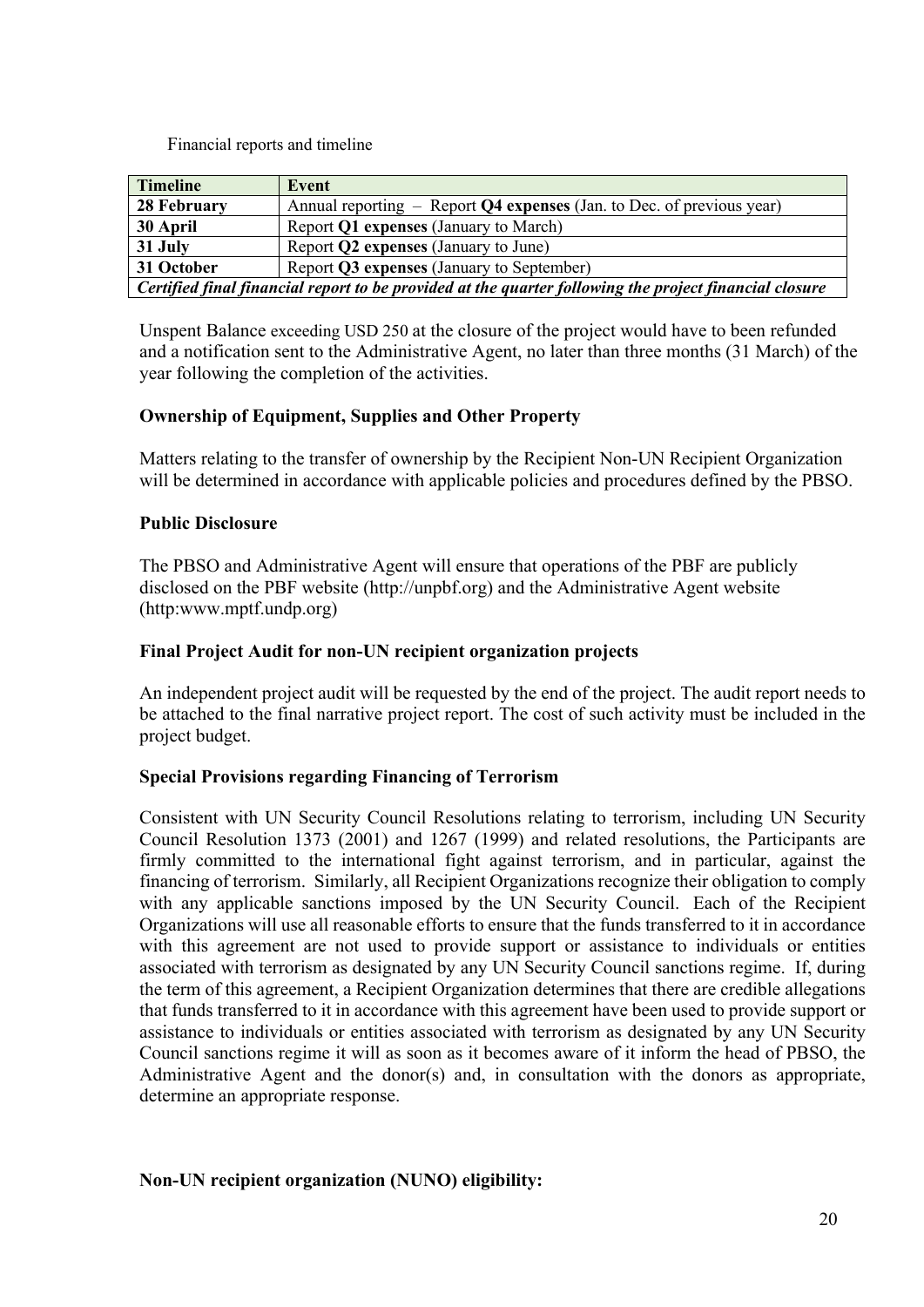In order to be declared eligible to receive PBF funds directly, NUNOs must be assessed as technically, financially and legally sound by the PBF and its agent, the Multi Partner Trust Fund Office (MPTFO). Prior to submitting a finalized project document, it is the responsibility of each NUNO to liaise with PBSO and MPTFO and provide all the necessary documents (see below) to demonstrate that all the criteria have been fulfilled and to be declared as eligible for direct PBF funds.

The NUNO must provide (in a timely fashion, ensuring PBSO and MPTFO have sufficient time to review the package) the documentation demonstrating that the NUNO:

 Has previously received funding from the UN, the PBF, or any of the contributors to the PBF, in the country of project implementation

 Has a current valid registration as a non-profit, tax exempt organization with a social based mission in both the country where headquarter is located and in country of project implementation for the duration of the proposed grant. (NOTE: If registration is done on an annual basis in the country, the organization must have the current registration and obtain renewals for the duration of the project, in order to receive subsequent funding tranches)

Produces an annual report that includes the proposed country for the grant

 Commissions audited financial statements, available for the last two years, including the auditor opinion letter. The financial statements should include the legal organization that will sign the agreement (and oversee the country of implementation, if applicable) as well as the activities of the country of implementation. (NOTE: If these are not available for the country of proposed project implementation, the CSO will also need to provide the latest two audit reports for a program or project based audit in country.) The letter from the auditor should also state whether the auditor firm is part of the nationally qualified audit firms.

 Demonstrates an annual budget in the country of proposed project implementation for the previous two calendar years, which is at least twice the annualized budget sought from PBF for the project9

Demonstrates at least 3 years of experience in the country where grant is sought

 Provides a clear explanation of the CSO's legal structure, including the specific entity which will enter into the legal agreement with the MPTF-O for the PBF grant.

<sup>9</sup> Annualized PBF project budget is obtained by dividing the PBF project budget by the number of project duration months and multiplying by 12.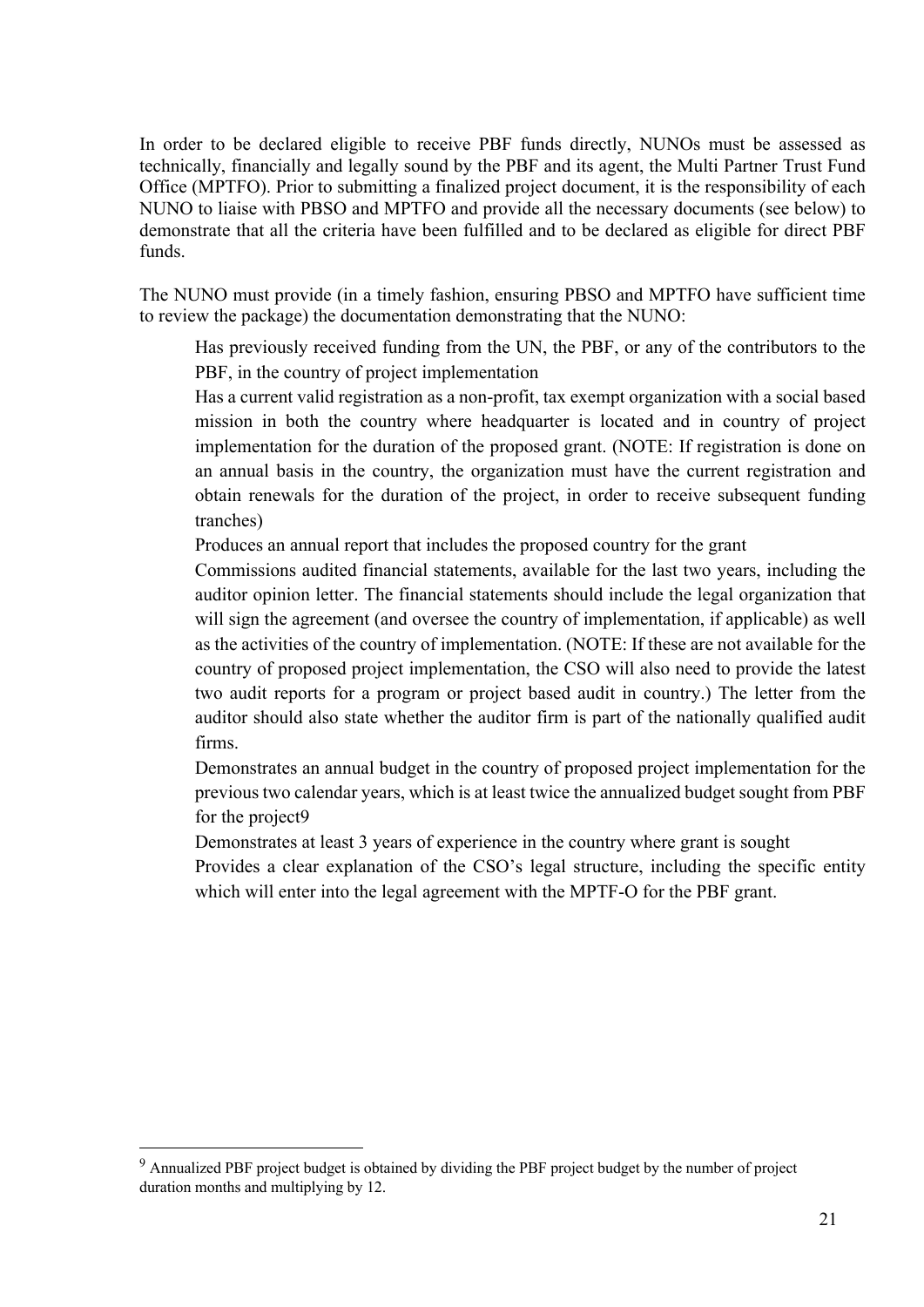| <b>Outcomes</b>                                                                                                                                                                                                                                                                                                                                                                                                                                                           | <b>Outputs</b>                                                                                                                                                                                                                                                                                                                                                                                                                                                                                                                                                                                                                                                                                                                                                                                                                                                                                                                                                                                                                                                                                                                                                                                           | <b>Indicators</b>                                                                                                                                                               | <b>Means of Verification/</b><br>frequency of collection                                                                                                                                                                                                                                                                                                         | indicator<br>milestones |
|---------------------------------------------------------------------------------------------------------------------------------------------------------------------------------------------------------------------------------------------------------------------------------------------------------------------------------------------------------------------------------------------------------------------------------------------------------------------------|----------------------------------------------------------------------------------------------------------------------------------------------------------------------------------------------------------------------------------------------------------------------------------------------------------------------------------------------------------------------------------------------------------------------------------------------------------------------------------------------------------------------------------------------------------------------------------------------------------------------------------------------------------------------------------------------------------------------------------------------------------------------------------------------------------------------------------------------------------------------------------------------------------------------------------------------------------------------------------------------------------------------------------------------------------------------------------------------------------------------------------------------------------------------------------------------------------|---------------------------------------------------------------------------------------------------------------------------------------------------------------------------------|------------------------------------------------------------------------------------------------------------------------------------------------------------------------------------------------------------------------------------------------------------------------------------------------------------------------------------------------------------------|-------------------------|
| Outcome 1: Somali youth in conflict-<br>prone displacement settings are less<br>likely to resort to negative practices<br>that contribute to conflict, and instead<br>are more likely to actively engage in<br>activities that promote peacebuilding<br>and social cohesion- achieved<br>through increased access to youth-<br>friendly mental health care,<br>community-based psychosocial<br>support activities and services, and<br>tailored information dissemination | <b>Outcome Indicator 1a: Youth awareness and</b><br>Output 1.1 - Health professionals and<br>community health workers in select conflict-<br>practice of negative coping mechanisms<br>affected IDP communities gain<br>contributing to conflict (e.g. substance abuse,<br>professional-level capacity to deliver youth-<br>GBV), and participation in positive activities<br>centered and gender-sensitive MHPSS<br>contributing to peacebuilding and social<br>services, towards reducing stigma, and<br>cohesion in their communities.<br>alleviating gender-driven psychosocial<br>• Baseline/Target: Significant improvement<br>barriers faced by Somali youth, while<br>between baseline and endline KAP surveys<br>building Somalia's long-term institutional<br>capacity to systematically address a key<br>Outcome Indicator 1b: Perceptions and views<br>enabler of youth-driven conflict.<br>of IDP community leaders and health workers<br>about whether they feel empowered with<br>avenues to support their local youth who have<br>mental illness or face context-driven<br>psychosocial problems.<br>• Baseline/target: Significant change in<br>perception between baseline and endline |                                                                                                                                                                                 | Knowledge, Attitudes and<br>Practices (KAP) survey<br>among target youth<br>--Disaggregation: Gender,<br>Age<br>--Frequency: Baseline and<br><b>Endline</b><br>Focus-group discussions<br>among community leaders<br>and health workers<br>(minimum 60% female<br>representation)<br>-- Frequency: Baseline and<br>Endline (potentially midline<br>can be added) |                         |
|                                                                                                                                                                                                                                                                                                                                                                                                                                                                           | Overarching activity to achieve this output;<br>training<br>Develop multidisciplinary training module<br>Baseline: 0<br>on MHPSS for youth developed and<br>Target: 1<br>integrated into curricula at Somalia National<br>University (SNU) and delivered to health<br>facility nurses and community caregivers in<br>selected conflict-affected IDP settlements.<br>List of specific activities under this Output:<br>Baseline: 0<br>1.1.1 Recruit MHPSS Consultant for<br>Target: 4<br>development of training module                                                                                                                                                                                                                                                                                                                                                                                                                                                                                                                                                                                                                                                                                   | Output Indicator 1.1.1: Consultant has supported<br>SNU to develop specialize youth MHPSS                                                                                       | Training module developed<br>Consultant contract and<br>report                                                                                                                                                                                                                                                                                                   | n/a                     |
|                                                                                                                                                                                                                                                                                                                                                                                                                                                                           |                                                                                                                                                                                                                                                                                                                                                                                                                                                                                                                                                                                                                                                                                                                                                                                                                                                                                                                                                                                                                                                                                                                                                                                                          | Output Indicator 1.1.2: # consultation workshops<br>among key stakeholders conducted for<br>development of MHPSS training module                                                | Reports of the consultative<br>workshops                                                                                                                                                                                                                                                                                                                         | n/a                     |
|                                                                                                                                                                                                                                                                                                                                                                                                                                                                           | 1.1.2 Organize and conduct 4 MHPSS<br>consultative workshops among relevant<br>technical stakeholders for development of<br>the MHPSS training module.<br>1.1.3 Review MHPSS training module to<br>ensure it is gender sensitive and youth-                                                                                                                                                                                                                                                                                                                                                                                                                                                                                                                                                                                                                                                                                                                                                                                                                                                                                                                                                              | Output Indicator 1.1.3: Gender-sensitive and<br>youth-oriented MHPSS training module<br>developed, endorsed and published in Somali<br>and English.<br>Baseline: 0<br>Target: 1 | Training module endorsed<br>and translated                                                                                                                                                                                                                                                                                                                       | n/a                     |
|                                                                                                                                                                                                                                                                                                                                                                                                                                                                           | friendly and features behaviour change<br>communication; translate to Somali; obtain                                                                                                                                                                                                                                                                                                                                                                                                                                                                                                                                                                                                                                                                                                                                                                                                                                                                                                                                                                                                                                                                                                                     | Output Indicator 1.1.4: # nurses trained in the<br>MHPSS Training of Trainers to enable<br>decentralization of MHPSS in the health system                                       | Training reports                                                                                                                                                                                                                                                                                                                                                 | n/a                     |

## **Annex B: Project Results Framework (MUST include sex- and age disaggregated data)**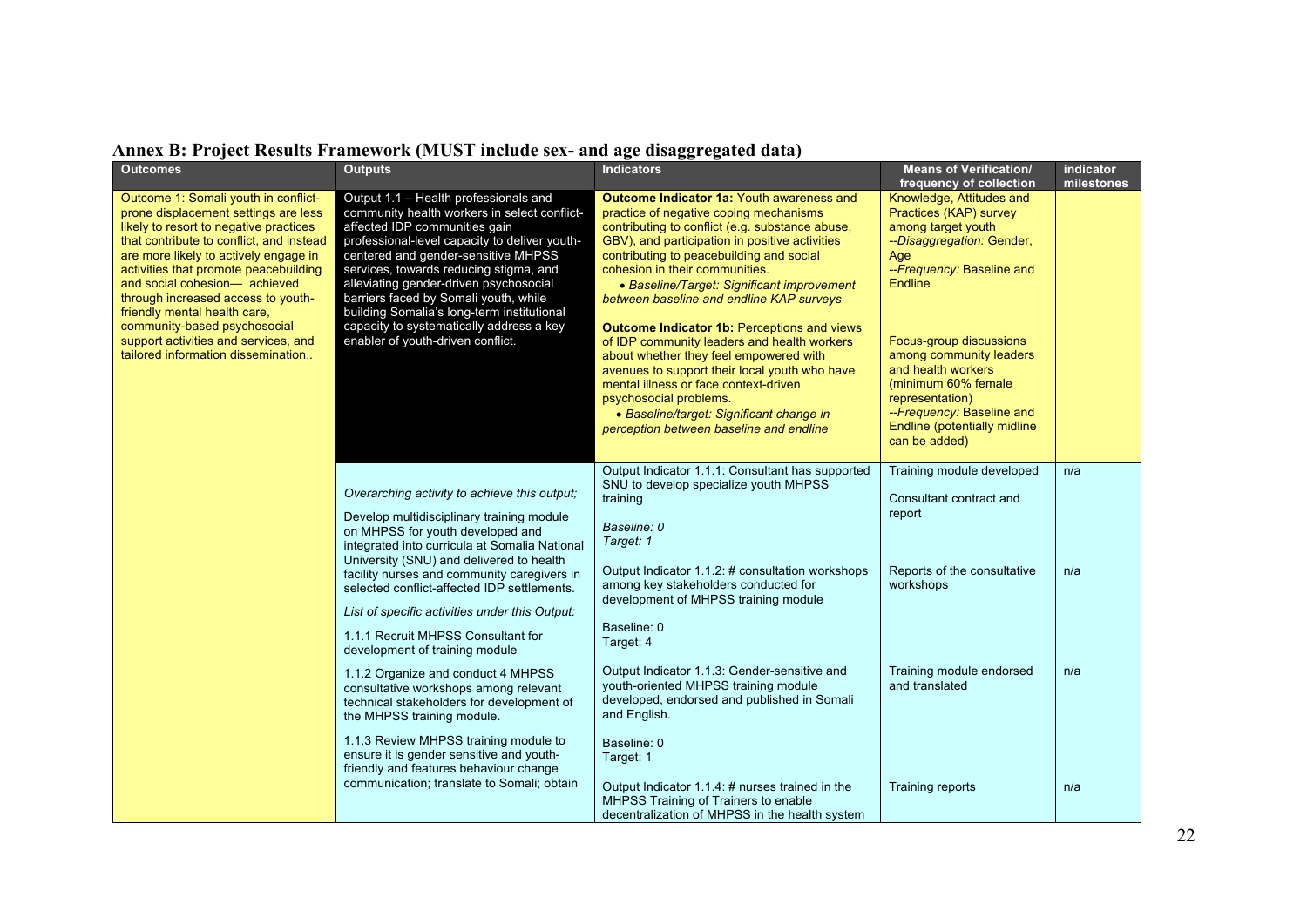| endorsement; and publish and launch the<br>training<br>1.1.4. Support SNU to train 20 health<br>workers from health facilities to create<br>capacity for rapid decentralization of<br>MHPSS services (training of trainers), and<br>conduct follow-up mentorship<br>1.1.5. Conduct cascade trainings to health<br>facilities staff and community health<br>workers from 15 target health facilities and<br>their catchment communities, and conduct<br>post-training follow-up mentorship visits               | (sex and age disaggregated)<br>Baseline: 0<br>Target: 20<br>Output Indicator 1.1.5: % of nurse trainers<br>providing MHPSS services in target health<br>facilities (after the cascade trainings), which may<br>contribute to positive peacebuilding outcomes.<br>(sex and age disaggregated)<br>Baseline: 0<br>Target: 90%  | Facility mentorship reports<br><b>Health Management</b><br>Information System (HMIS)<br>data | n/a |
|----------------------------------------------------------------------------------------------------------------------------------------------------------------------------------------------------------------------------------------------------------------------------------------------------------------------------------------------------------------------------------------------------------------------------------------------------------------------------------------------------------------|-----------------------------------------------------------------------------------------------------------------------------------------------------------------------------------------------------------------------------------------------------------------------------------------------------------------------------|----------------------------------------------------------------------------------------------|-----|
| 1.1.6. Conduct a research study on inter-<br>linkages between youth, MHPSS and<br>peace building in Somalia to inform<br>evidence-based strategies/approaches that<br>the government (Ministry of Heath) and<br>international aid community can implement<br>as follow-on interventions, building upon<br>this project's results<br><b>Locations for Output 1.1:</b><br>Mogadishu (training development and roll<br>out. ToT)<br>Dollow, Kismayo, Baidoa - cascade to<br>health facilities in Output 1.2       | Output Indicator 1.1.6: Study findings on inter-<br>linkages between youth, MHPSS and peace<br>building in Somalia published and disseminated<br>in in a forum with key policymakers, relevant<br>donor and government representatives, and<br>influencers within the MHPSS sectors.<br>Baseline: N/A<br><b>Target: Yes</b> | Completed and published<br>study report<br>Reports of study<br>dissemination meetings        | n/a |
| Output 1.2 - Youth with mental illness and<br>psychosocial issues in conflict-vulnerable<br>IDP communities are provided with socially<br>inclusive MHPSS services through<br>community-based PSS approaches and<br>health service delivery, consequently<br>improving individual well-being, building<br>emotional resilience, raising aspiration, and<br>strengthening community social cohesion<br>towards mitigation of conflict drivers and<br>empowerment of youth as peace builders<br>(change agents). |                                                                                                                                                                                                                                                                                                                             |                                                                                              |     |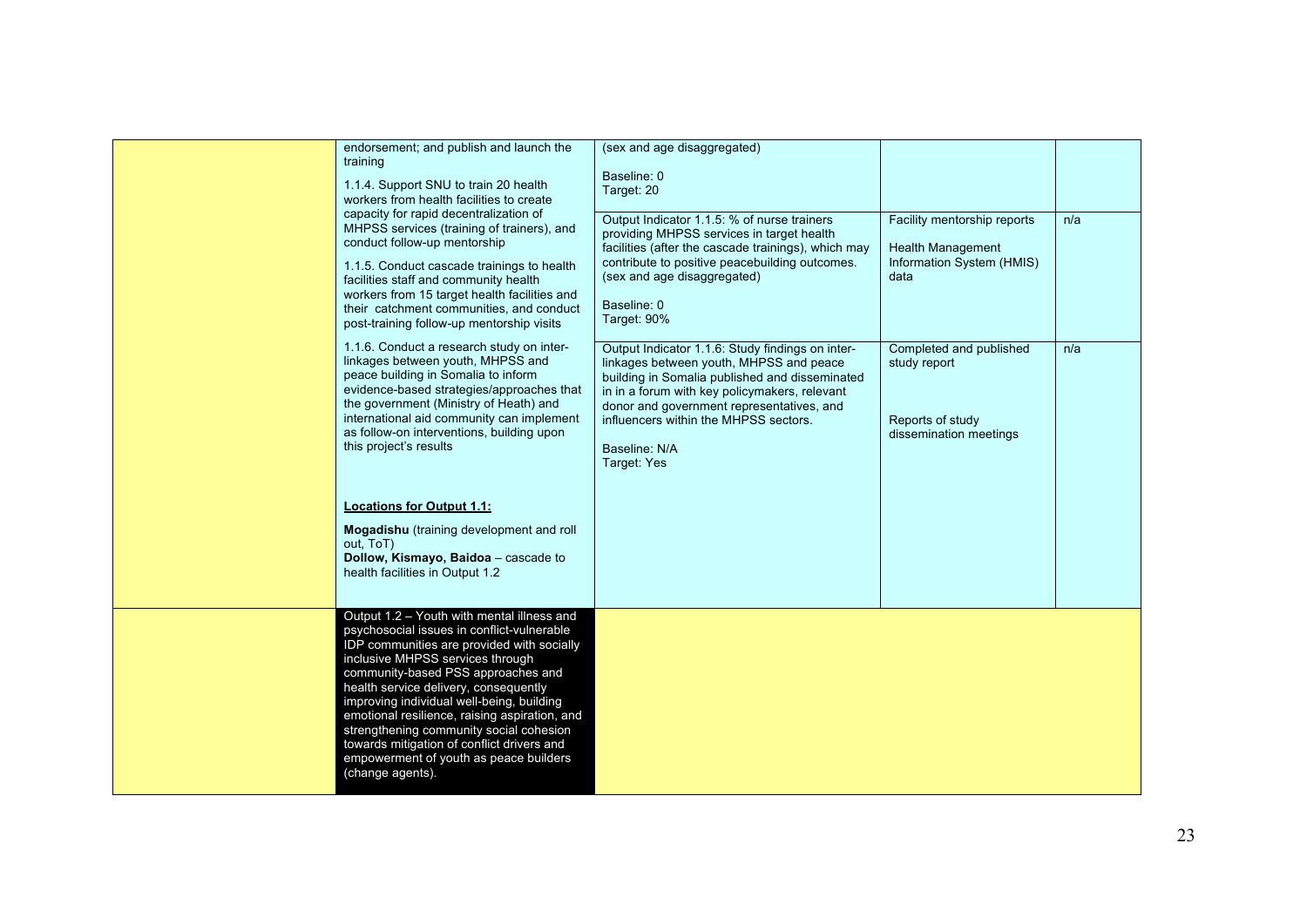| Overarching activity to achieve this output:<br>Provide psychosocial support services to<br>young women and men in conflict-prone<br>IDP settlements at the individual, group,<br>family, and community level- taking into<br>considerations and addressing gender<br>dynamics, stereotypes and gender norms-<br>using existing primary health facility as the<br>entry point.<br>List of specific activities under this Output: | Output Indicator 1.2.1: # of health workers and<br>community stakeholders trained in PFA, CMR,<br>GBV management, stigma reduction<br>(disaggregated by age, gender, type/cadre of<br>participant)<br>Baseline: 0<br>Target: 60                                                                                                                                           | <b>Training reports</b>                                         | n/a |
|----------------------------------------------------------------------------------------------------------------------------------------------------------------------------------------------------------------------------------------------------------------------------------------------------------------------------------------------------------------------------------------------------------------------------------|---------------------------------------------------------------------------------------------------------------------------------------------------------------------------------------------------------------------------------------------------------------------------------------------------------------------------------------------------------------------------|-----------------------------------------------------------------|-----|
| A. Focused Services Activities<br>1.2.1 Train 60 health workers and<br>community leaders in gender-sensitive<br>Psychological First Aid (PFA), GBV<br>management, CMR, stigma reduction<br>1.2.2. Support activation of referral<br>pathways for GBV survivors for medical,<br>psychosocial support, and protection<br>services (through mapping, set up of<br>referrals, and transport and follow-up)                           | Output Indicator 1.2.2: # of GBV survivors from 3<br>IDP settlements/facilities identified and referred<br>for PSS and/or medical and/or protection<br>services<br>disaggregated by youth versus non-youth;<br>gender; types of services referred for; point of<br>identification<br>Baseline: 0<br>Target: 288                                                           | <b>GBV</b> referral logbooks<br>(Frequency: monthly)            | n/a |
| 1.2.3 Train 45 youth and non-youth IDPs to<br>provide individual and peer counseling to<br>address PSS needs<br>At least 30 counselors will be youth;<br>Individual counseling will utilize Problem<br>Management (PM+) approach<br>1.2.4 Facilitate establishment or<br>reactivation of support groups among youth<br>and vulnerable IDPs<br>("Interest-based", 'activity-based', and<br>"problem-based" support groups)        | Output Indicator 1.2.3: # of counselors trained,<br>and # of counseling sessions conducted-<br>disaggregated by PM+ versus Peer-to-Peer;<br>Youth versus Non-Youth; Age; Gender; and<br>Resource center versus community based<br># counselors trained<br>Baseline: 0<br>Target: 30<br># Counseling sessions<br>Baseline: 0<br>Target: 3,600 (10 per month per counselor) | Counseling registers and<br>database<br>(Frequency: monthly)    | n/a |
| B. Community and Family Support Activities<br>1.2.5 Establish and operate MHPSS<br>Resource Center at health facilities, which<br>encompasses youth support groups,<br>counselling, information provision,<br>livelihood/recreational activities.                                                                                                                                                                                | Output indicator 1.2.4: # of youth support groups<br>newly formed or re-activated, # of support group<br>distinct participants— disaggregated by type and<br>focus of support group, age, gender, duration of<br>group,<br># support groups<br>Baseline: 0<br>Target: 20                                                                                                  | Support group registers and<br>database<br>(Frequency: monthly) | n/a |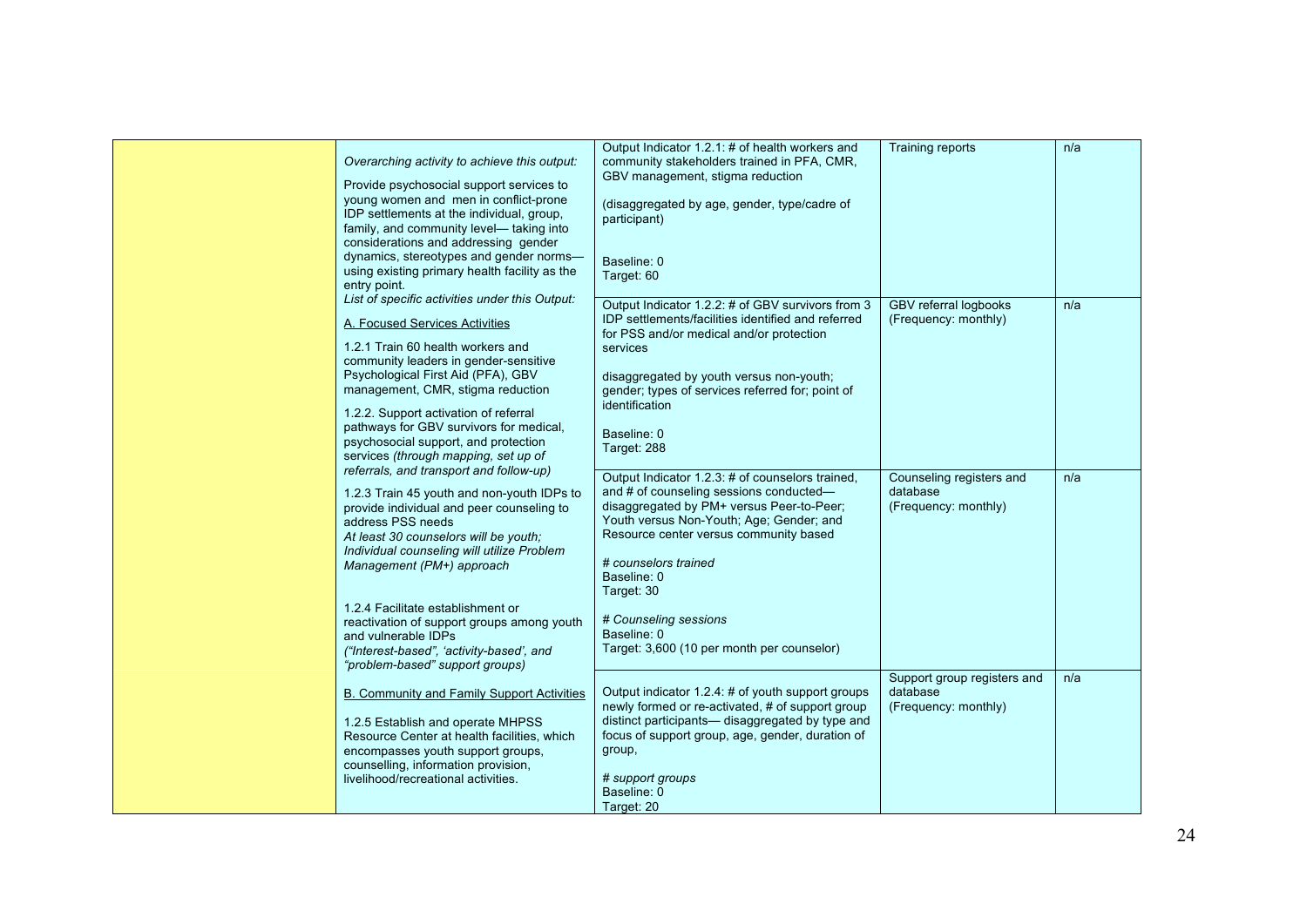| 1.2.6 Mobilize, train, and utilize youth<br>mobilizers to gather families and young<br>people for social, cultural & recreational<br>activities                                                                                                                                | # support group participants<br>Baseline: 0<br>Target: 100                                                                                                                                                                                                                                        |                                                                                                |     |
|--------------------------------------------------------------------------------------------------------------------------------------------------------------------------------------------------------------------------------------------------------------------------------|---------------------------------------------------------------------------------------------------------------------------------------------------------------------------------------------------------------------------------------------------------------------------------------------------|------------------------------------------------------------------------------------------------|-----|
| Locations for Output 1.2: IDP settlements<br>in Kismayo, Dollow, and Baidoa                                                                                                                                                                                                    | Output Indicator 1.2.5: Number of MHPSS<br>Resource Centers established within target<br>health facilities and offering youth-focused<br>activities toward strengthening social cohesion<br>and PSS services.<br>Baseline: 0<br>Target: 3                                                         | <b>Activity Reports</b><br>(Frequency: monthly)                                                | n/a |
|                                                                                                                                                                                                                                                                                | Output Indicator 1.2.7: # of youth mobilizers<br>trained and actively mobilizing community<br>activities towards improved social cohesion and<br>peacebuilding<br>Baseline: 0<br>Target: 30                                                                                                       | Training reports<br><b>Activity Reports</b><br>(Frequency: monthly)                            | n/a |
| Output 1.3 - Awareness among youth of<br>mental health/substance abuse,<br>stigmatization, harmful behaviors and<br>negative coping mechanisms that drive<br>conflict is increased, with youth empowered<br>to effect positive change through peer<br>sensitization/education. |                                                                                                                                                                                                                                                                                                   |                                                                                                |     |
| Overarching activity for this output:<br>Develop a youth-led, peer-to-peer mental<br>health/substance abuse awareness<br>program with marginalized communities,<br>and support youth to implement it and<br>empower their peers to become change<br>agents in the communities. | Output Indicator 1.3.1: Package of locally<br>contextualized and validated messages are<br>developed on substance abuse, stigma, conflict-<br>associated negative coping mechanisms, and<br>the power of youth to be positive change agents<br>for their communities.<br>Baseline: 0<br>Target: 1 | Package of conflict-<br>mitigation messages<br>Report on development and<br>validation process | n/a |
| List of specific activities under this Output:                                                                                                                                                                                                                                 | Output Indicator 1.3.2: Radio programme<br>developed, together with youth, to create<br>awareness of substance abuse and negative                                                                                                                                                                 | Recorded radio clip                                                                            | n/a |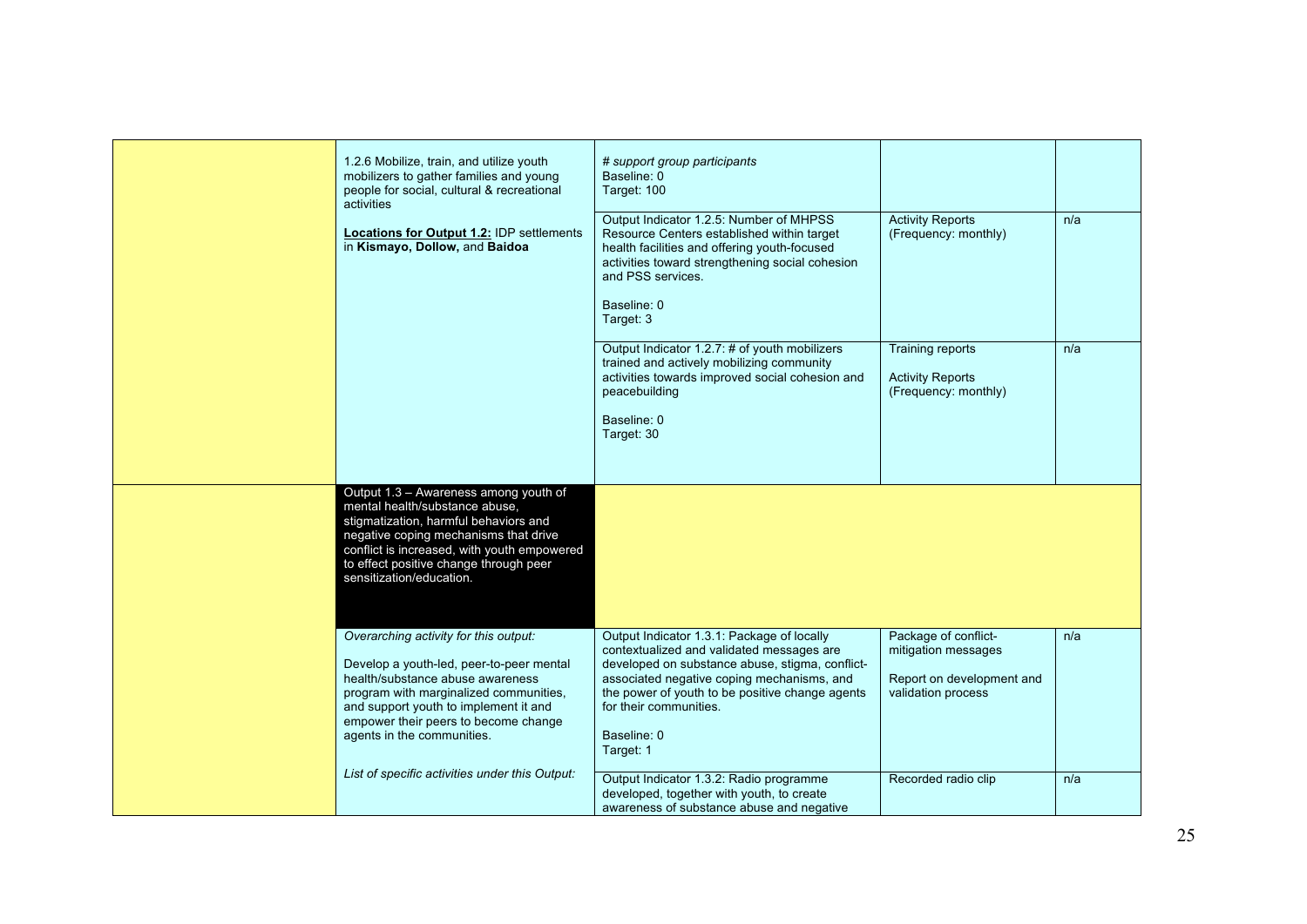| 1.3.1 Develop and validate locally-<br>contextualized messages to address<br>stigma, youth substance abuse (especially<br>Khat), GBV, and negative coping<br>mechanisms- working together with youth<br>in the target areas.<br>1.3.2. Develop a radio program together<br>with youth to raise awareness of substance<br>abuse and social-related stigma, and | coping behaviours that contribute to sustaining<br>conflict.<br>Baseline: 0<br>Target: 1<br>Output Indicator 1.3.3: Number of community<br>mobilization sessions organized by trained youth<br>for their peers on substance abuse, stigma, and<br>negative coping mechanisms | Report on development and<br>validation process<br>Activity reports | n/a |
|---------------------------------------------------------------------------------------------------------------------------------------------------------------------------------------------------------------------------------------------------------------------------------------------------------------------------------------------------------------|------------------------------------------------------------------------------------------------------------------------------------------------------------------------------------------------------------------------------------------------------------------------------|---------------------------------------------------------------------|-----|
| negative coping mechanisms that may lead<br>to reduction in unhealthy practices<br>1.3.3 Disseminate messages through peer<br>education mediums and media (e.g. youth<br>community mobilizers), which may lead to<br>behavior change in empowering fellow<br>youth to become change agents<br>1.3.4 Orientation of students in schools,                       | Baseline: 0<br>Target: 50                                                                                                                                                                                                                                                    |                                                                     |     |
| and IDP camps to strengthen peer to peer<br>behavior change communication.<br>1.3.5 Orientation of religious leaders and<br>community leaders on MHPSS, GBV and<br>available services.<br>1.3.6 Development of messages extracting<br>quotes from religious texts to better<br>sensitize parents, religious and community<br>leaders.                         |                                                                                                                                                                                                                                                                              |                                                                     |     |
| <b>Locations:</b><br>Dollow, Galkio, Kismayo, Baidoa (link<br>with settlements in Output 1.2)                                                                                                                                                                                                                                                                 |                                                                                                                                                                                                                                                                              |                                                                     |     |